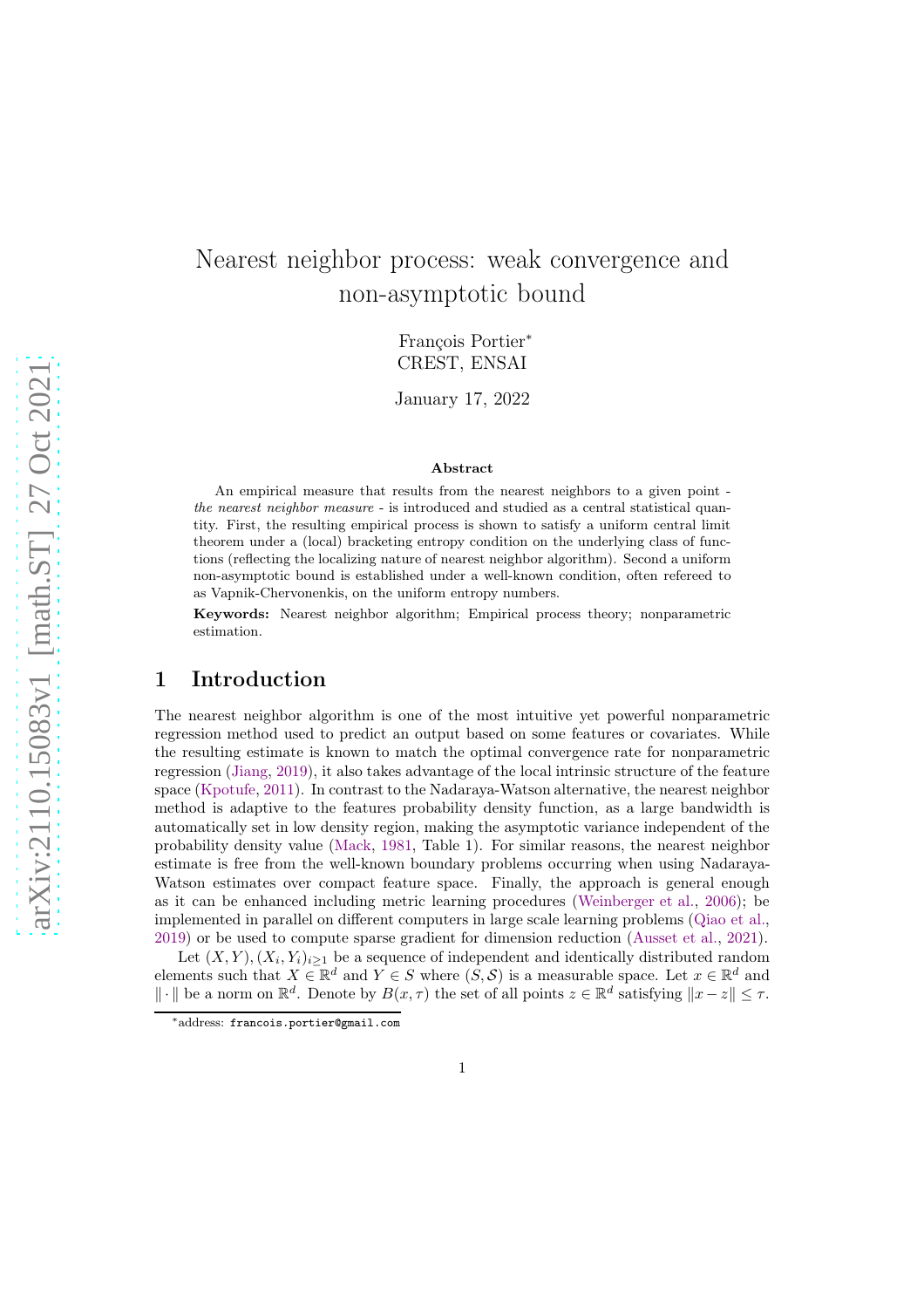For  $n \geq 1$  and  $k \in \{1, \ldots, n\}$ , the k-NN bandwidth at x is denoted by  $\hat{\tau}_{n,k,x}$  and defined as the smallest radius  $\tau > 0$  such that the ball  $B(x, \tau)$  contains at least k points from the collection  $\{X_1, \ldots, X_n\}$ . That is,

$$
\hat{\tau}_{n,k,x} = \inf \{ \tau \ge 0 \, : \, \sum_{i=1}^{n} \mathbb{1}_{B(x,\tau)}(X_i) \ge k \},
$$

where  $1_A(x)$  is 1 if  $x \in A$  and 0 elsewhere. The k-nearest neighbor (k-NN for short) estimate of the regression function,  $x \mapsto \mathbb{E}[Y|X = x]$ , is defined as, for all  $x \in \mathbb{R}^d$ estimate of the regression function,  $x \mapsto \mathbb{E}[Y|X = x]$ , is defined as, for all  $x \in \mathbb{R}^d$ ,  $\sum_{i=1}^n Y_i \mathbb{1}_{B(x,\hat{\tau}_{n,k,x})}(X_i) / \sum_{i=1}^n \mathbb{1}_{B(x,\hat{\tau}_{n,k,x})}(X_i)$ . This estimate is an adaptive bandwidth version of the Nadaraya-Watson estimate which here would be defined in the same way except that a non-random bandwidth (depending only on n, e.g.,  $n^{-1/5}$ ) is used in place of  $\hat{\tau}_{n,k,x}$ .

The previous algorithm was initially introduced in [Royall](#page-20-4) [\(1966](#page-20-4)) and [Cover](#page-19-1) [\(1968](#page-19-1)) and has been since the subject of many studies among the statistical and machine learning literature. The consistency and the uniform consistency of  $k$ -NN regression are studied in [Stone](#page-20-5) [\(1977](#page-20-5)) and [Devroye](#page-19-2) [\(1978](#page-19-2)), respectively. The rate of convergence (in probability) is investigated in [Gyorfi](#page-19-3) [\(1981\)](#page-19-3) and the asymptotic normlity is examined in [Mack](#page-20-2) [\(1981](#page-20-2)). More recently, bounds on the  $L_2$ -risk have been obtained for a bagged version of the k-NN regression rule [\(Biau et al.](#page-19-4), [2010\)](#page-19-4) and non-asymptotic uniform concentration bounds, matching the optimal nonparametric convergence rate [\(Stone,](#page-20-6) [1982\)](#page-20-6), have been derived in [Jiang](#page-20-0) [\(2019](#page-20-0)). For a broader literature review dealing with  $k$ -NN density estimate and classification, we refer to the textbooks [Györfi et al.](#page-20-7) [\(2006\)](#page-20-7) and [Biau and Devroye](#page-19-5) [\(2015\)](#page-19-5).

The object of interest in this work is called the k-NN empirical measure and is defined as

$$
\hat{\mu}_{n,k,x}(A) = \frac{\sum_{i=1}^{n} \mathbb{1}_{A}(Y_i) \mathbb{1}_{B(x,\hat{\tau}_{n,k,x})}(X_i)}{\sum_{i=1}^{n} \mathbb{1}_{B(x,\hat{\tau}_{n,k,x})}(X_i)}, \qquad (A \in \mathcal{S}).
$$

Following the rationale of *local averaging* lying behind nearest neighbor procedure [\(Györfi et al.,](#page-20-7) [2006\)](#page-20-7), the k-NN empirical measure is an estimate of  $\mu_x$ , the (regular) conditional measure of Y given  $X = x$  (which further is supposed to exist). For any class G of real valued measurable functions on  $(S, \mathcal{S})$ , the nearest neighbor measure induces a (random) map  $g \mapsto \hat{\mu}_{n,k,x}(g) = \int g d\hat{\mu}_{n,k,x}$  which is helpful to introduce the k-NN process defined as

$$
\left\{\sqrt{k}\left(\hat{\mu}_{n,k,x}(g)-\mu_x(g)\right)\right\}_{g\in\mathcal{G}}.
$$

From a practical point of view, the k-NN process is of great interest because many meaningful statistical objects can be examined through it. The standard  $k$ -NN regression rule takes the form  $\int y d\hat{\mu}_{n,k,x}(y)$  while alternative robust version might be expressed as  $\min_{\theta} \mu_{n,k,x}(\psi_{\theta})$ as studied in [Hardle and Tsybakov](#page-20-8) [\(1988\)](#page-20-8). Also, the k-NN estimate of the conditional distribution function is given by

$$
\hat{F}_k(y|x) = \hat{\mu}_{n,k,x}(\mathbb{1}_{\{\cdot \leq y\}}), \qquad (y \in \mathbb{R}),
$$

from which we can easily deduce k-NN quantiles  $u \mapsto \hat{F}_k^-(u|x)$  where  $F^-$  stands for the generalized inverse of  $F$ . Similarly,  $k$ -NN versions of conditional copula [\(Veraverbeke et al.,](#page-21-1)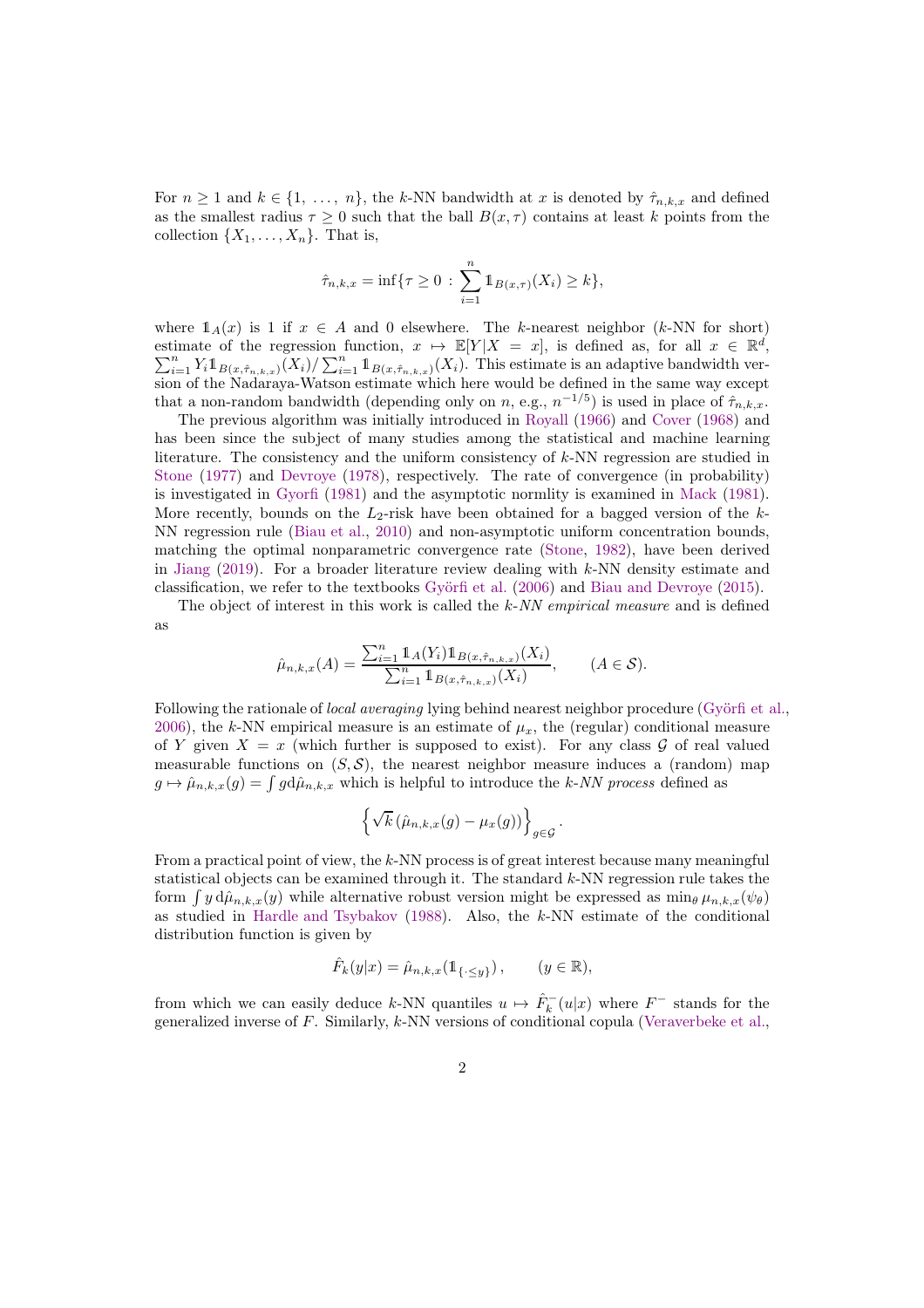[2011\)](#page-21-1), Nelson-Aalen or Kaplan-Meier [\(Beran](#page-19-6), [1981;](#page-19-6) [Dabrowska,](#page-19-7) [1989\)](#page-19-7) estimates might be recovered applying the corresponding transformation to the k-NN measure. A summary of the resulting transformations is given in [\(van der Vaart and Wellner](#page-21-2), [1996](#page-21-2), Section 3.9.4). In this work we provide two new results related to the  $k$ -NN empirical measure:

- (i) We establish a uniform central limit theorem. Under some condition, we show that, for any given  $x, \sqrt{k} (\hat{\mu}_{n,k,x}(g) - \mu_x(g))$  converges weakly in  $\ell^{\infty}(\mathcal{G})$  to a Gaussian process. This property is obtained under a condition on the bracketing numbers of the class G. Our condition bears resemblance to usual bracketing entropy bounds useful in Donsker's theorem [\(van der Vaart and Wellner](#page-21-2), [1996](#page-21-2), Theorem 2.11.23) except that our bound needs to hold uniformly on some neighborhood of the conditional measure  $\mu_x$ . This might be seen as the price to pay for not observing data distributed under  $\mu_x$ .
- (ii) To complement the previous asymptotic result, we obtain a non-asymptotic bound holding uniformly over  $g \in \mathcal{G}$  and  $x \in \mathbb{R}^d$ . The main working condition is a standard Vapnik-Chervonenkis (VC)-type assumption [\(Nolan and Pollard,](#page-20-9) [1987;](#page-20-9) [Giné and Guillou](#page-19-8), [2002](#page-19-8)) on the covering numbers of the class  $\mathcal G$  allowing us to use a recent result stated in [Plassier et al.](#page-20-10) [\(2020\)](#page-20-10) that follows from Talagrand's seminal work [\(Talagrand,](#page-20-11) [1994](#page-20-11)). The bound that is given is sharp as it matches (up to a  $log(n)$  factor) the optimal rate of convergence for nonparametric regression. Moreover, the constants involved in the bound are either universal or well identified elements such as the dimension  $d$ , the number of samples n, the number of neighbors  $k$ , or the VC parameters of the class  $\mathcal{G}$ .

The uniform central limit theorem described in (i) is a functional version of the central limit theorem given in [Mack](#page-20-2) [\(1981\)](#page-20-2) or in Theorem 14.4 in [Biau and Devroye](#page-19-5) [\(2015\)](#page-19-5). In this sense, it bears resemblance with the results provided in [Stute](#page-20-12) [\(1986\)](#page-20-12); [Horvath and Yandell](#page-20-13) [\(1988\)](#page-20-13) in which a certain conditional empirical process is introduced and studied. Their conditional empirical process corresponds to the k-NN process defined on the class  $\mathcal{G} =$  ${g(Y) = 1_{\{Y \leq y\}} : y \in \mathbb{R}\}\$  making our framework more general. In addition, their proof technique allows only to cover the case  $d = 1$  due to the use of an ordering of the covariates values. The uniform bound described in (ii) extends recent uniform and non-asymptotic results in [Jiang](#page-20-0) [\(2019](#page-20-0)) into an empirical process version. Note also [Hardle et al.](#page-20-14) [\(1988](#page-20-14)); [Einmahl and Mason](#page-19-9) [\(2000](#page-19-9)) where uniform but asymptotic bounds are examined for the Nadaraya-Watson version.

Outline. The uniform central limit theorem is given Section [2.](#page-3-0) The uniform and nonasymptotic bound is provided in Section [3.](#page-5-0) The proofs, admitting some technical lemmas, are presented in Section [4.](#page-7-0) Finally, in a technical appendix are presented the remaining technical details required to complete the proofs.

Mathematical background and notation. Let  $(\Omega, \mathcal{F}, \mathbb{P})$  be a probability space and suppose that X and Y are two random variables respectively valued in  $(\mathbb{R}^d, \mathcal{B}(\mathbb{R}^d))$  and  $(S, \mathcal{S})$ . Let  $P_X$  denote the marginal distribution of X and  $f_X : \mathbb{R}^d \to \mathbb{R}_{\geq 0}$  the associated probability density function with respect to Lebesgue measure. Let  $\mu_x$  be the regular con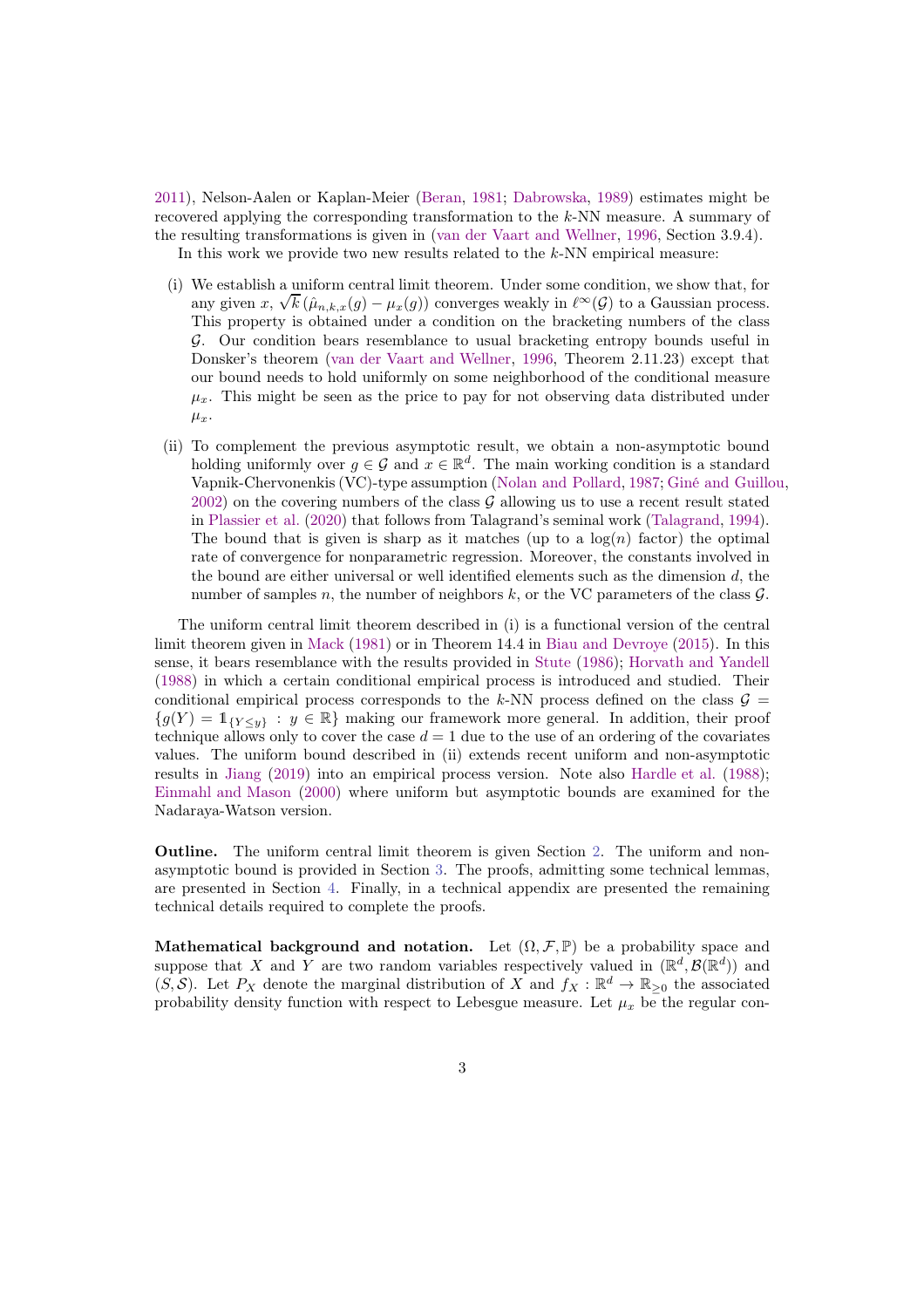ditional distribution of  $Y|X = x$  (which further is supposed to exist for  $P_X$ -almost every  $x \in \mathbb{R}^d$ , that is:

- (i) for  $P_X$ -almost every  $x \in \mathbb{R}^d$ ,  $A \mapsto \mu_x(A)$  is a probability measure on  $S$ ;
- (ii) for all  $A \in \mathcal{S}$ ,  $x \mapsto \mu_x(A)$  is measurable;
- (iii) for all  $(A, B) \in \mathcal{S} \times \mathcal{B}(\mathbb{R}^d)$ ,  $\mathbb{E}[\mathbb{1}_A(Y)\mathbb{1}_B(X)] = \int_B \mu_x(A) f_X(x) dx$ .

Recall finally that the space  $\mathbb{R}^d$  is endowed with a norm denoted  $\|\cdot\|$  for which closed balls are denoted  $B(x, \tau)$  and unit ball volume is  $V_d = \int_{B(0,1)} d\lambda$ .

# <span id="page-3-0"></span>2 Weak convergence under bracketing entropy

Given a probability measure Q on S, define the metric space  $L_2(Q)$  of Q-square-integrable functions, i.e.,  $L_2(Q) = \{g : S \mapsto \mathbb{R} : ||g||_{L_2(Q)} < \infty\}$ , where  $||g||^2_{L_2(Q)} = \int g^2 dQ$ . Let  $\underline{f}$  and  $\overline{f}$  be two functions in  $L_2(Q)$ . The set  $[f, \overline{f}]$ , called a bracket, denote the set of all functions g in  $L_2(Q)$  such that  $f \leq g \leq \overline{f}$ . A bracket  $[f, \overline{f}]$  such that  $||f - \overline{f}||_{L_2(Q)} \leq \epsilon$  is called an  $\epsilon$ -bracket. Given  $\mathcal{G} \subset \overline{L}_2(Q)$ , the  $\epsilon$ -bracketing number, denoted  $\mathcal{N}_{[1]}(\mathcal{G}, L_2(Q), \epsilon)$ , is defined as the smallest number brackets of radius  $\epsilon > 0$  required to cover  $\mathcal{G}$ . Note that bracketing numbers are greater than 1. Next we call an envelop for  $\mathcal G$  any function  $G : S \to \mathbb R$  that satisfies  $|g(x)| \leq G(x)$  for all  $x \in S$ .

For any  $x \in \mathbb{R}^d$ ,  $u > 0$ , define the probability measure

<span id="page-3-1"></span>
$$
\mu_{x,u}(A) = \frac{E(\mu_X(A) \mathbb{1}_{B(x,u^{1/d})}(X))}{E(\mathbb{1}_{B(x,u^{1/d})}(X))}, \qquad (A \in \mathcal{S}).
$$

We are now in position to introduce an important condition for the derivation of the weak convergence property of the k-NN process. The bracketing numbers should satisfy an integrability condition uniformly over the set of probability measures  $\{\mu_{x,u} : |u| \leq \delta\}$  with respect to some envelop G for some  $\delta > 0$ . More precisely, this condition takes the following form: for any positive sequence  $(\delta_n)_{n>1}$  going to 0, it holds that

$$
\sup_{|u| \leq \delta} \int_0^{\delta_n} \sqrt{\log \left( \mathcal{N}_{[]} \left( \mathcal{G}, L_2(\mu_{x,u}), \epsilon \| G \|_{L_2(\mu_{x,u})} \right) \right)} \, d\epsilon \to 0 \quad \text{as } n \to \infty.
$$
 (1)

In the previous condition, we implicitly assume that  $||G||_{L_2(\mu_{x,u})} \in (0, +\infty)$ . This quantity serves as a normalization of the bracketing numbers. It allows to restrict the attention to  $\epsilon \in [0,2]$  as a single bracket  $[-G,G]$  can be used to cover G with size  $2||G||_{L_2(\mu_{x,u})}$ . Then whenever  $\epsilon > 2$ , the bracketing number is equal to 1.

Another assumption that should be used in addition to the previous bracketing condition is refereed to as the Lindeberg condition. This type of integrabiltiy condition is standard to obtain the weak convergence of the empirical process. In our setting, the Lindeberg condition takes the form of a uniform integrability assumption with respect to some neighborhood of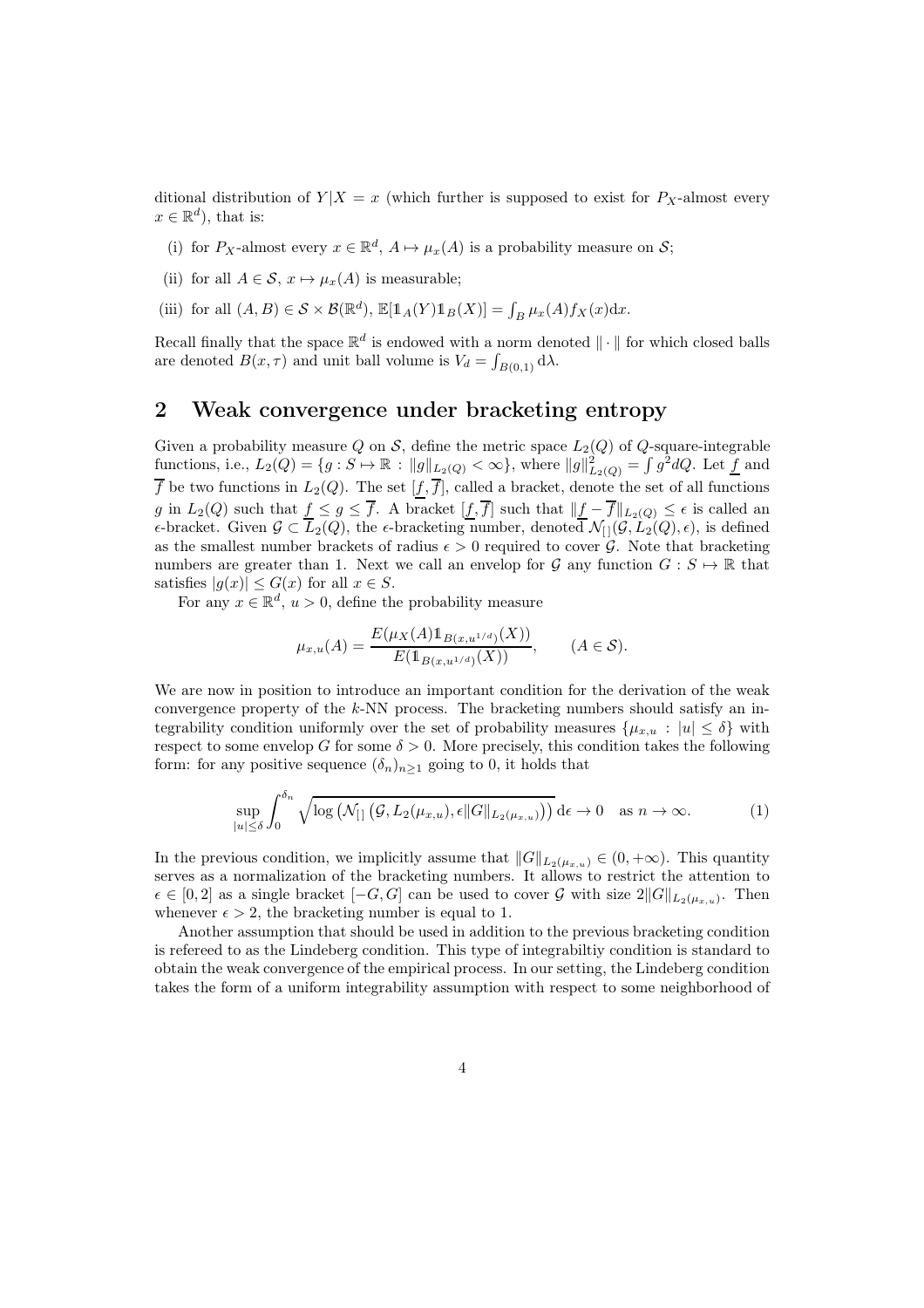the measure  $\mu_x$ . More precisely, we ask that for some  $\delta > 0$ : for all  $\epsilon$ , there is  $M > 0$  such that

<span id="page-4-0"></span>
$$
\sup_{|u| \le \delta} \mu_{x,u}(G^2 \mathbb{1}_{G > M}) \le \epsilon. \tag{2}
$$

We can now state our weak convergence result using the modulus of continuity, defined for any  $\tau > 0$ ,

$$
\omega_{g,x}(\tau) = \sup_{z \in B(x,\tau)} |(\mu_x - \mu_z)(g)|,
$$

and the semimetric  $\rho_{\delta}(g_1, g_2) = \sup_{|u| \leq \delta} ||g_1 - g_2||_{L_2(\mu_{x,u})}$ . The proof of the next theorem is given in Section [4](#page-7-0) admitting two fundamental technical Lemmas, namely Lemma [1](#page-7-1) and Lemma [2,](#page-7-2) that shall be proved in the Appendix.

<span id="page-4-2"></span>**Theorem 1.** Let  $x \in \mathbb{R}^d$  and assume that  $f_X$  is continuous at x and  $f_X(x) > 0$ . Suppose there is  $\delta > 0$  for which [\(1\)](#page-3-1) and [\(2\)](#page-4-0) are satisfied and  $(\mathcal{G}, \rho_{\delta})$  is totally bounded. Suppose also that for any pair  $(g_1, g_2)$  in G the map  $z \mapsto \mu_z(g_1g_2) - \mu_z(g_1)\mu_z(g_2)$  and  $z \mapsto \mu_z(G^2)$ are continuous at x. Then, if  $k := k_n$  satisfies  $k/n \to 0$  and  $\log(n)/k \to 0$ , we have, for all  $g \in \mathcal{G}$ ,

$$
\{\hat{\mu}_{n,k,x} - \mu_x\}(g) = \hat{V}_{n,k,x}(g) + \hat{W}_{n,k,x}(g)
$$

with

$$
\forall \eta > 0 \qquad \lim_{n} \mathbb{P}\left( |\hat{V}_{n,k,x}(g)| \leq \omega_{g,x} \left( \left( \frac{(1+\eta)}{V_d f_X(x)} \frac{k}{n} \right)^{1/d} \right) \right) = 1,
$$

and

$$
\{k^{1/2}\hat{W}_{n,k,x}(g)\}_{g\in\mathcal{G}} \rightsquigarrow W_x \quad \text{as } n \to \infty,
$$

where  $W_x$  is a Gaussian process with covariance function  $(g_1, g_2) \mapsto \mu_x(g_1g_2)-\mu_x(g_1)\mu_x(g_2)$ .

To obtain an upper bound on the bias term, we might assume that  $z \mapsto \mu_z(q)$  is Lipschitz continuous at the point x, uniformly in  $q \in \mathcal{G}$ , i.e.,

<span id="page-4-1"></span>
$$
\sup_{\tau>0, g\in\mathcal{G}}\frac{\omega_{g,x}(\tau)}{\tau}<\infty.
$$
\n(3)

When the functions collection G is the set of measurable functions valued in  $[-1, 1]$  the previous assumption becomes Lipschitz continuity in total variation norm. When  $q$  is made of Lipschitz functions, [\(3\)](#page-4-1) relates to Lipschitz continuity in Wasserstein distance. The following direct corollary of Theorem [1](#page-4-2) makes use of [\(3\)](#page-4-1) to fully characterize the limit of the k-NN process.

**Corollary 1.** In Theorem [1,](#page-4-2) if [\(3\)](#page-4-1) holds true and  $k^{(d+2)/2}/n \rightarrow 0$ , then

$$
\{k^{1/2}(\hat{\mu}_{n,k,x}-\mu_x)(g)\}_{g\in\mathcal{G}}\leadsto W_x.
$$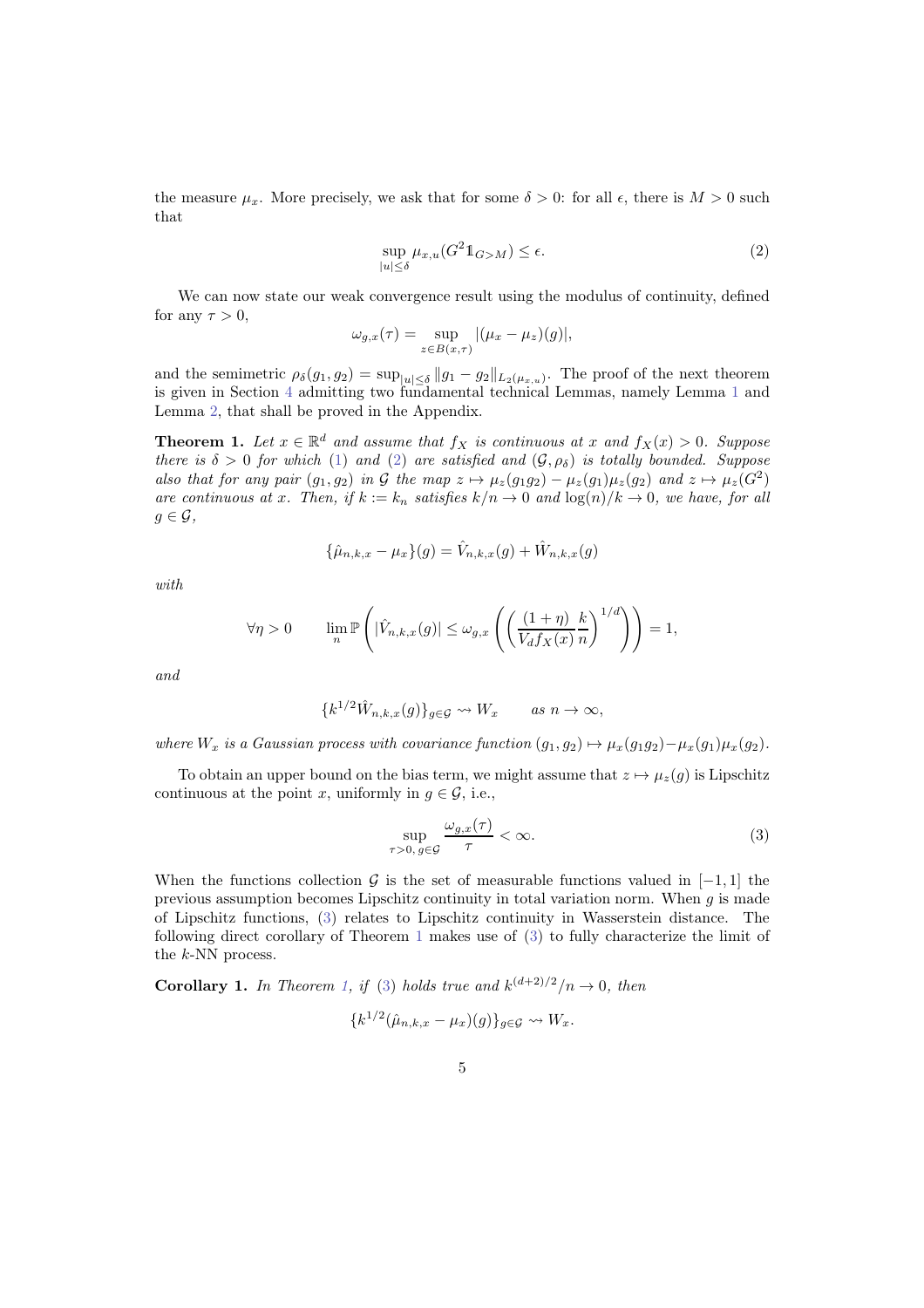Discussion of the entropy condition. Condition [\(1\)](#page-3-1) bears resemblance with the usual bracketing entropy condition useful to derive the weak convergence of the standard empirical process and expressed for instance in [\(van der Vaart and Wellner](#page-21-2), [1996,](#page-21-2) Theorem 2.11.23). One difference is that the measure involved in [\(1\)](#page-3-1) is the conditional measure  $\mu_x$  instead of the common underlying probability measure (denoted by  $P$  in the aforementioned reference). Another difference, is that our integrability condition must hold uniformly over the set of measures  $\{\mu_{x,u} : |u| \leq \delta\}$  neighborhing the measure  $\mu_x$ .

Aim is now to provide a mild sufficient condition ensuring [\(1\)](#page-3-1). Our sufficient condition requires the existence of a probability measure  $\mu$  that dominates the measures  $\mu_{x,u}$ ,  $|u| \leq \delta$ . More precisely, we require the existence of a constant  $\beta \geq 1$  such that for all  $|u| \leq \delta$  and  $A \in \mathcal{S}$ 

<span id="page-5-2"></span><span id="page-5-1"></span>
$$
\mu_{x,u}(A) \le \beta \mu(A). \tag{4}
$$

In addition, a standard bracketing entropy condition should be satisfied for  $\mu$ : for any positive sequence  $(\delta_n)_{n\geq 1}$  going to 0, it holds

$$
\int_0^{\delta_n} \sqrt{\log\left(\mathcal{N}_{[]}\left(\mathcal{G}, L_2(\mu), \epsilon \|G\|_{L_2(\mu)}\right)\right)} \, d\epsilon \to 0 \quad \text{as } n \to \infty,
$$
\n(5)

where G is an envelop for G such that  $||G||_{L_2(\mu)} \in (0, \infty)$ . The previous integrability condition is what is usually required to ensure weak convergence of the standard empirical process with underlying measure  $\mu$  [\(van der Vaart and Wellner,](#page-21-2) [1996,](#page-21-2) Theorem 2.11.23). We can now express formally the set of sufficient conditions allowing us to retrieve the uniform bracketing condition [\(1\)](#page-3-1) used in Theorem [1.](#page-4-2) The proof of the next proposition is deferred to the end of the Appendix, Section [5.3.](#page-18-0)

<span id="page-5-3"></span>**Proposition 2.** Suppose that  $z \mapsto \mu_z(G^2)$  is continuous at x for an envelop G of G. Then,  $(4)$  and  $(5)$  implies  $(1)$ .

By definition of  $\mu_{x,u}$ , [\(4\)](#page-5-1) is automatically satisfied if  $\mu_z(A) \leq \beta \mu(A)$ , for all  $A \in \mathcal{S}$ and  $z \in B(x, \delta)$ . A simple case where the later holds true is the regression model in which  $Y - \mathbb{E}[Y|X]$  has density f with respect to Lebesgue measure and  $\mathbb{E}[Y|X]|\mathbb{1}_{X\in B(x,\delta)} \leq M$ almost surely (e.g., when the regression function is continuous). Then the distribution  $\mu_x$  admits a density  $y \mapsto f(y - \mathbb{E}[Y | X = x])$  bounded by  $h(y) = \sup_{m \in [-M, M]} f(y - m)$ which is integrable in most standard cases (Gaussian, exponential, polynomial, compactly supported). In this way,  $\mu$  is the probability distribution having a density proportional to h.

# <span id="page-5-0"></span>3 Non-asymptotic bound under uniform entropy

The concepts of VC class is standard to obtain uniform bound on the empirical process. While different definitions exist we here follow the definition given in [Nolan and Pollard](#page-20-9) [\(1987\)](#page-20-9); [Giné and Guillou](#page-19-8) [\(2002\)](#page-19-8) which is based on uniform entropy numbers. This notion is more general than the one initially defined in [Vapnik and Chervonenkis](#page-21-3) [\(2015\)](#page-21-3) as detailed for instance in [\(van der Vaart and Wellner](#page-21-2), [1996](#page-21-2), Theorem 2.6.4).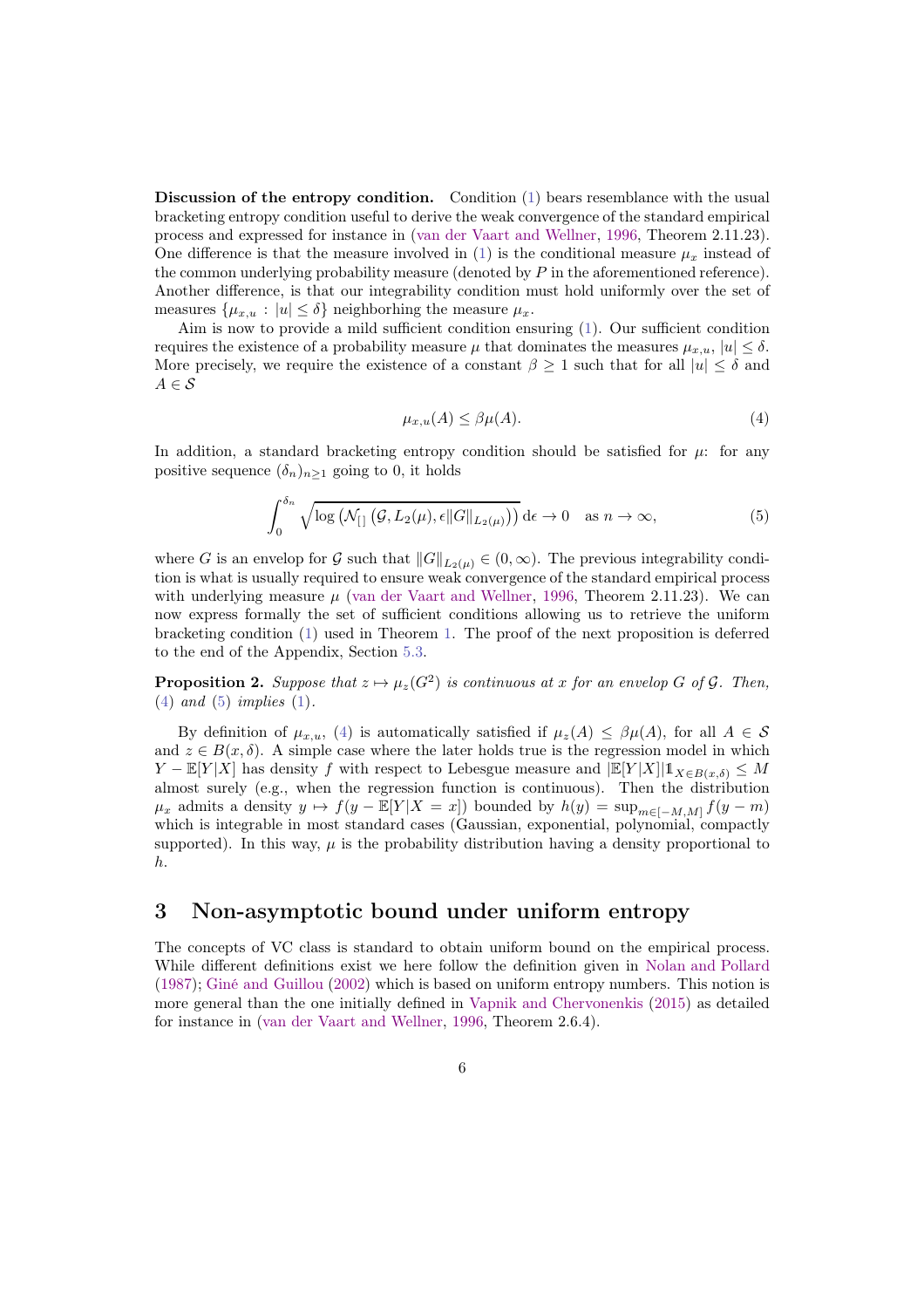Given  $\mathcal{G} \subset L_2(Q)$ , the  $\epsilon$ -covering number, denoted  $\mathcal{N}(\mathcal{G}, L_2(Q), \epsilon)$ , is defined as the smallest number of open balls of radius  $\epsilon > 0$  required to cover  $\mathcal G$ . A class  $\mathcal G$  of real functions on a measurable space  $(S, \mathcal{S})$  is called a VC-class of parameters  $(v, A) \in (0, \infty) \times [1, \infty)$  with respect to the envelope G if for any  $0 < \epsilon < 1$  and any probability measure Q on  $(S, \mathcal{S})$ , we have

$$
\mathcal{N}\left(\mathcal{G}, L_2(Q), \epsilon \|G\|_{L_2(Q)}\right) \le (A/\epsilon)^v. \tag{6}
$$

A classic example is the class of cells  $1_{\{·\leq y\}}, y \in \mathbb{R}$ , which is VC with parameter  $v = 2$ [\(van der Vaart and Wellner](#page-21-2), [1996,](#page-21-2) Example 2.5.4).

The proposed bound on the  $k$ -NN process should hold uniformly over g lying in a VC class and over  $x \in S_X$  where the set  $S_X$  stands for the support of  $P_X$ . It should satisfy the following regularity conditions

$$
\lambda(S_X \cap B(x,\tau)) \ge c\lambda(B(x,\tau)), \qquad \forall \tau > 0, \forall x \in S_X,\tag{7}
$$

and

<span id="page-6-1"></span><span id="page-6-0"></span>
$$
b_X \le f_X(x) \le U_X, \qquad \forall x \in S_X,\tag{8}
$$

for some  $0 < b_X \leq U_X < +\infty$  and  $0 < c \leq 1$ . The first above condition is interesting for small  $\tau > 0$  and hence is concerned about the boundary of the set  $S_X$  while the second means that the measure  $P_X$  charges uniformly the set  $S_X$  (no region has no point). We shall finally assume that the function  $x \mapsto \mu_x(g)$  is Lipschitz uniformly in  $g \in \mathcal{G}$  and  $x \in \mathbb{R}^d$ , i.e.,

<span id="page-6-2"></span>
$$
L := \sup_{x \in \mathbb{R}^d, \tau > 0, g \in \mathcal{G}} \frac{\omega_{g,x}(\tau)}{\tau} < \infty. \tag{9}
$$

We now state our second main result, a uniform non-asymptotic bound on the error associated to the nearest neighbor measure  $\hat{\mu}_{n,k,x}$  estimating  $\mu_x$ . The proof is given in Section [4.2](#page-10-0) using two lemmas, namely Lemma [3](#page-11-0) and Lemma [4,](#page-11-1) that are proved in the Appendix.

<span id="page-6-3"></span>**Theorem 3.** Suppose that [\(7\)](#page-6-0), [\(8\)](#page-6-1) and [\(9\)](#page-6-2) hold true. Suppose that the function class  $\mathcal{G}$ is VC with parameter  $(A, v)$  and constant envelop 1. Then, for all  $n \geq 1$ ,  $\delta \in (0, 1)$  and  $1 \leq k \leq n$  such that

$$
K\left(\frac{U_X}{cb_X}\right)(d\vee v)\log(2An/\delta) \le k \quad \text{and} \quad \left(\frac{U_X}{cb_X}\right)k \le 2n,
$$

it holds, with probability at least  $1 - \delta$ :

$$
\sup_{g\in\mathcal{G}, x\in S_X} |(\hat{\mu}_{n,k,x} - \mu_x)(g)| \leq K \left\{ \sqrt{\frac{(d\vee v)}{k} \frac{U_X}{cb_X} \log(2An/\delta)} + L \left(\frac{k}{ncb_X V_d}\right)^{1/d} \right\},
$$

where  $K > 0$  is universal.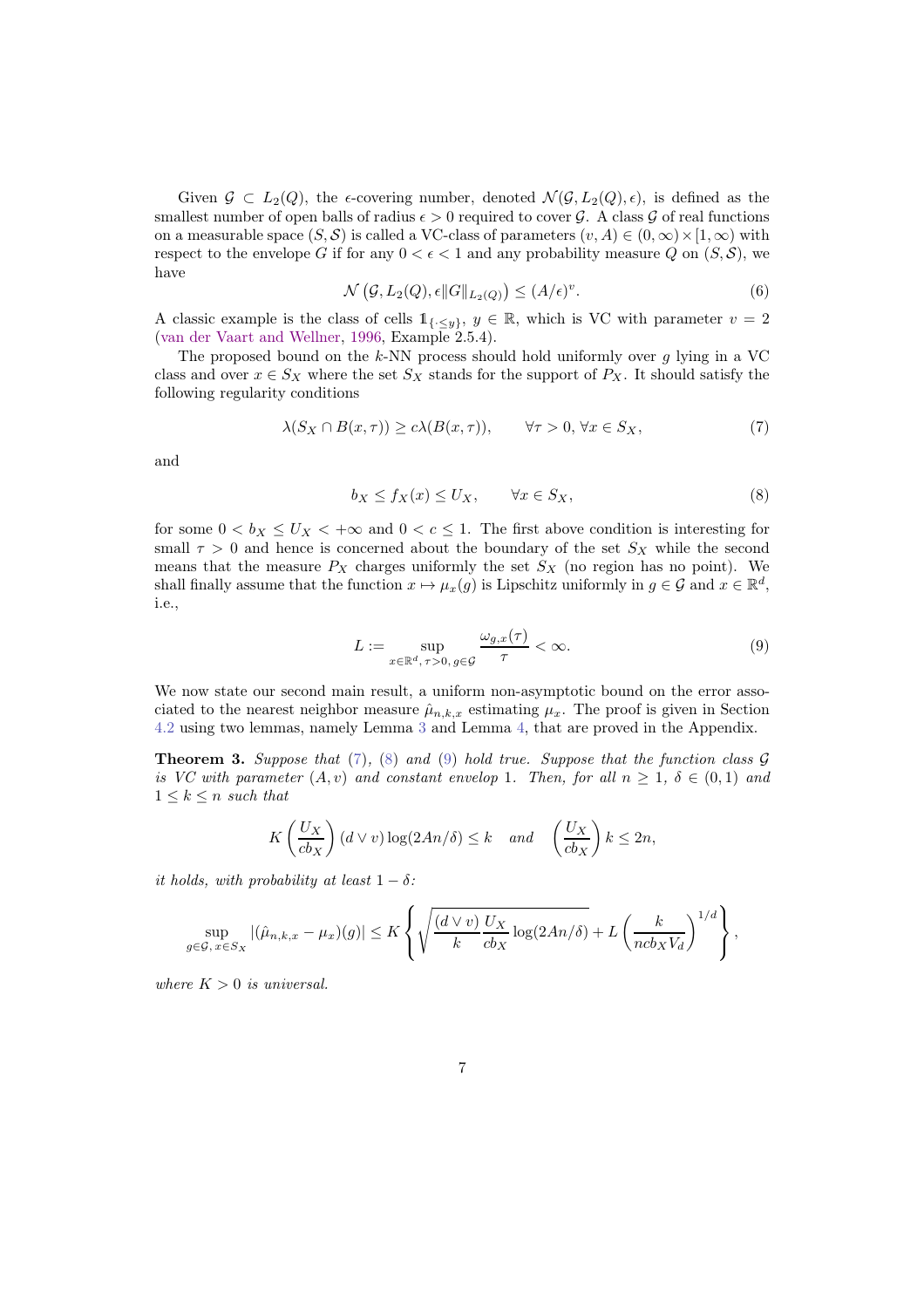Discussion. The approach employed in the proof of Theorem [3](#page-6-3) relies on controlling the complexity of the nearest neighbors selection mechanism. The basic idea is to embed the nearest neighbors selector around x, namely  $1_{B(x,\hat{\tau}_{n,k,x})}$  in a larger class of kernel functions,  $\mathbb{1}_{B(x,\tau)}$  where  $\tau$  lies between 0 and  $(k/n)^{1/d}$  (up to some factor specified in the proof). Since these class kernel functions has a smaller Vapnik dimension than the class of balls studied in [\(Wenocur and Dudley](#page-21-4), [1981](#page-21-4)), we shall rely on standard uniform concentration bounds [\(Anthony and Shawe-Taylor,](#page-19-10) [1993\)](#page-19-10) valid over such classes. The technique seems to be new in this context.

As for the k-NN regression estimate [\(Jiang](#page-20-0), [2019](#page-20-0)), optimal rates of convergence (for Lipschitz functions) are achieved when selecting  $k = n^{2/(d+2)}$  as it gives a uniform error of order  $n^{-1/(d+2)}$  [\(Stone](#page-20-6), [1982\)](#page-20-6).

# <span id="page-7-0"></span>4 Proofs of the two main results

### 4.1 Proof of Theorem [1.](#page-4-2)

The proof of Theorem [1](#page-4-2) is now given based on two technical results which proofs are given in the Appendix. We set

$$
\tau_{n,k,x} = \left(\frac{k}{n} \frac{1}{f_X(x)V_d}\right)^{1/d}.
$$

<span id="page-7-1"></span>**Lemma 1.** Let  $x \in \mathbb{R}^d$  and suppose that  $f_X$  is continuous at x and  $f_X(x) > 0$ , if  $k/n \to 0$ and  $\log(n)/k \to 0$ , we have

$$
(\hat{\tau}_{n,k,x}/\tau_{n,k,x})^d \to 1 \quad in \ probability.
$$

<span id="page-7-2"></span>**Lemma 2.** Let  $x \in \mathbb{R}^d$  and suppose that  $f_X$  is continuous at x and  $f_X(x) > 0$ . Assume that there is  $\delta > 0$  for which G satisfies [\(1\)](#page-3-1) with measures set  $\{\mu_{x,u}: |u| \leq \delta\}$  and envelop G such that  $z \mapsto \mu_z(G^2)$  is continuous at x. Then, the function class

$$
\mathcal{F}_{n,k,x} = \left\{ (y,z) \mapsto \sqrt{(n/k)}(g(y) - \mu_x(g)) \mathbb{1}_{B(x,u^{1/d}\tau_{n,k,x})}(z) : g \in \mathcal{G}, u \in [1/2,3/2] \right\}
$$

is such that for any positive sequence  $(\delta_n)_{n\geq 1}$  going to 0,

<span id="page-7-3"></span>
$$
\lim_{n \to \infty} \int_0^{\delta_n} \sqrt{\log \mathcal{N}_{[]}(\mathcal{F}_{n,k,x}, L_2(P), \epsilon \|F_{n,k,x}\|_{L_2(P)})} \, d\epsilon = 0,
$$

where  $F_{n,k,x} = 2\sqrt{(n/k)}G1_{B(x,(3/2)^{1/d}\tau_{n,k,x})}$  is an envelop for  $\mathcal{F}_{n,k,x}$ .

The classical bias-variance decomposition gives for all  $q \in \mathcal{G}$ ,

$$
(\hat{\mu}_{n,k,x} - \mu_x)(g) = \sum_{i=1}^n w_i(g(Y_i) - \mu_{X_i}(g)) + \sum_{i=1}^n w_i(\mu_{X_i}(g) - \mu_x(g))
$$
  
 :=  $\hat{W}_{n,k,x}(g) + \hat{V}_{n,k,x}(g),$  (10)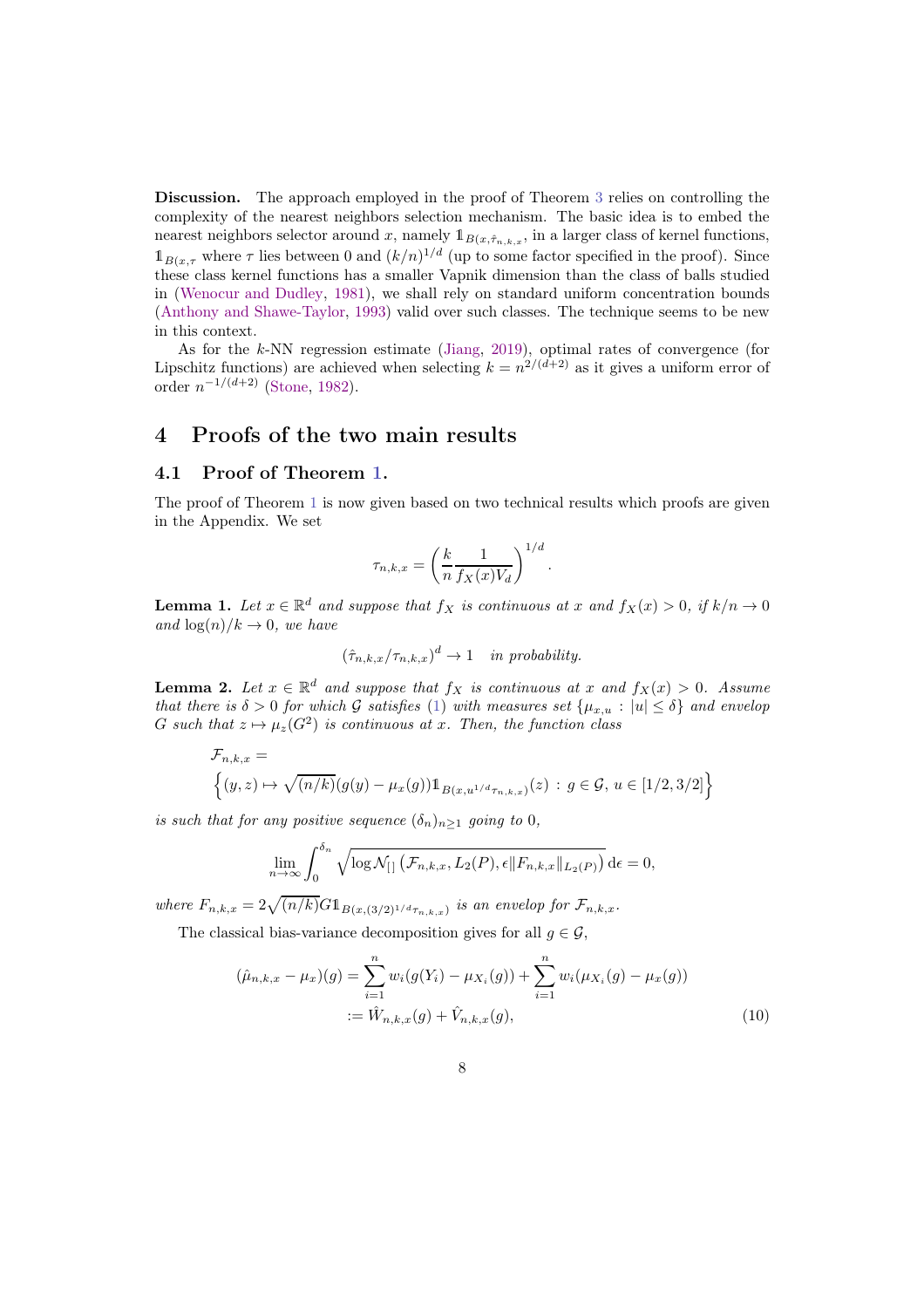where  $w_i = k^{-1} \mathbb{1}_{B(x, \hat{\tau}_{n,k,x})}(X_i)$ . For the bias term, we have that

$$
\left|\hat{V}_{n,k,x}(g)\right| \leq \sup_{z \in B(x,\hat{\tau}_{n,k,x})} |(\mu_z - \mu_x)(g)|.
$$

Let  $\eta > 0$ . Applying Lemma [1](#page-7-1) we obtain that  $\hat{\tau}_{n,k,x}^d \leq (1 + \eta)\tau_{n,k,x}^d$  has probability going to 1 and the desired bound on  $\hat{V}_{n,k,x}(g)$  is established. We now pay attention to the weak convergence of the process  $\hat{W}_{n,k,x}(g)$ . Define the process

$$
\hat{Z}_{n,k,x}(g,u) = k^{-1/2} \sum_{i=1}^{n} (g(Y_i) - \mu_{X_i}(g)) 1\!\!1_{B(x,u^{1/d}\tau_{n,k,x})}(X_i),
$$

as an element of  $\ell^{\infty}(\mathcal{G} \times [1/2, 3/2])$ . The identity  $\hat{W}_{n,k,x}(g) = \hat{Z}_{n,k,x}(g, \hat{u}_{n,k,x})$ , where  $\hat{u}_{n,k,x} := (\hat{\tau}_{n,k,x}/\tau_{n,k,x})^d$  converges to 1 from Lemma [1,](#page-7-1) suggests the use of the following decomposition

$$
\hat{W}_{n,k,x}(g) = \hat{Z}_{n,k,x}(g,1) + \{\hat{Z}_{n,k,x}(g,\hat{u}_{n,k,x}) - \hat{Z}_{n,k,x}(g,1)\}.
$$

A nice property is that  $\hat{Z}_{n,k,x}(g, u)$  converges weakly to a tight Gaussian process with covariance function

$$
((g_1, u_1), (g_2, u_2)) \mapsto (u_1 \vee u_2) \{ \mu_x(g_1g_2) - \mu_x(g_1) \mu_x(g_2) \}.
$$

Admitting this property, we have [\(van der Vaart and Wellner](#page-21-2), [1996](#page-21-2), eq. (2.1.8)) that  $\sup_{|u-1| \le \delta_n} |\hat{Z}_{n,k,x}(g,u) \hat{Z}_{n,k,x}(g,1) \rightarrow 0$  in probability for all  $\delta_n \rightarrow 0$ . But since by Lemma [1,](#page-7-1)  $|\hat{u}_{n,k,x} - 1| \rightarrow 0$  in probability. It follows that

$$
\{\hat{Z}_{n,k,x}(g,\hat{u}_{n,k,x}) - \hat{Z}_{n,k,x}(g,1)\} = o_{\mathbb{P}}(1).
$$

The fact that  $\hat{Z}_{n,k,x}(g,1)$  converges to a Gaussian process is a consequence of the weak convergence property of  $\hat{Z}_{n,k,x}$ , which is now the last thing to establish to conclude the proof.

The proof that  $\hat{Z}_{n,k,x}(g, u)$  converges weakly (with the specified limiting covariance) follows from the functional central limit theorem stated in [van der Vaart and Wellner](#page-21-2) [\(1996\)](#page-21-2) as Theorem 2.11.23. The class is  $\mathcal{F}_{n,k,x}$  and the envelop is  $F_{n,k,x}$  as introduced in Lemma [2.](#page-7-2) The index semimetric space to consider is  $T = \mathcal{G} \times [1/2, 3/2]$  endowed with the distance

<span id="page-8-0"></span>
$$
((g_1, u_1), (g_2, u_2)) \mapsto \rho_{\delta}(g_1, g_2) + |u_1 - u_2|.
$$

We need to show their condition  $(2.11.21)$ , which in our case expresses as

$$
P(F_{n,k,x}^{2}) = O(1)
$$

$$
P(F_{n,k,x}^{2} \mathbb{1}_{F_{n,k,x} > \eta \sqrt{n}}) = o(1)
$$

$$
\sup_{\rho((g_1, u_1), (g_2, u_2)) \le \delta_n} P(f_{n,(g_1, u_1)} - f_{n,(g_2, u_2)})^2 \to 0 \quad \text{as } \delta_n \to 0,
$$
(11)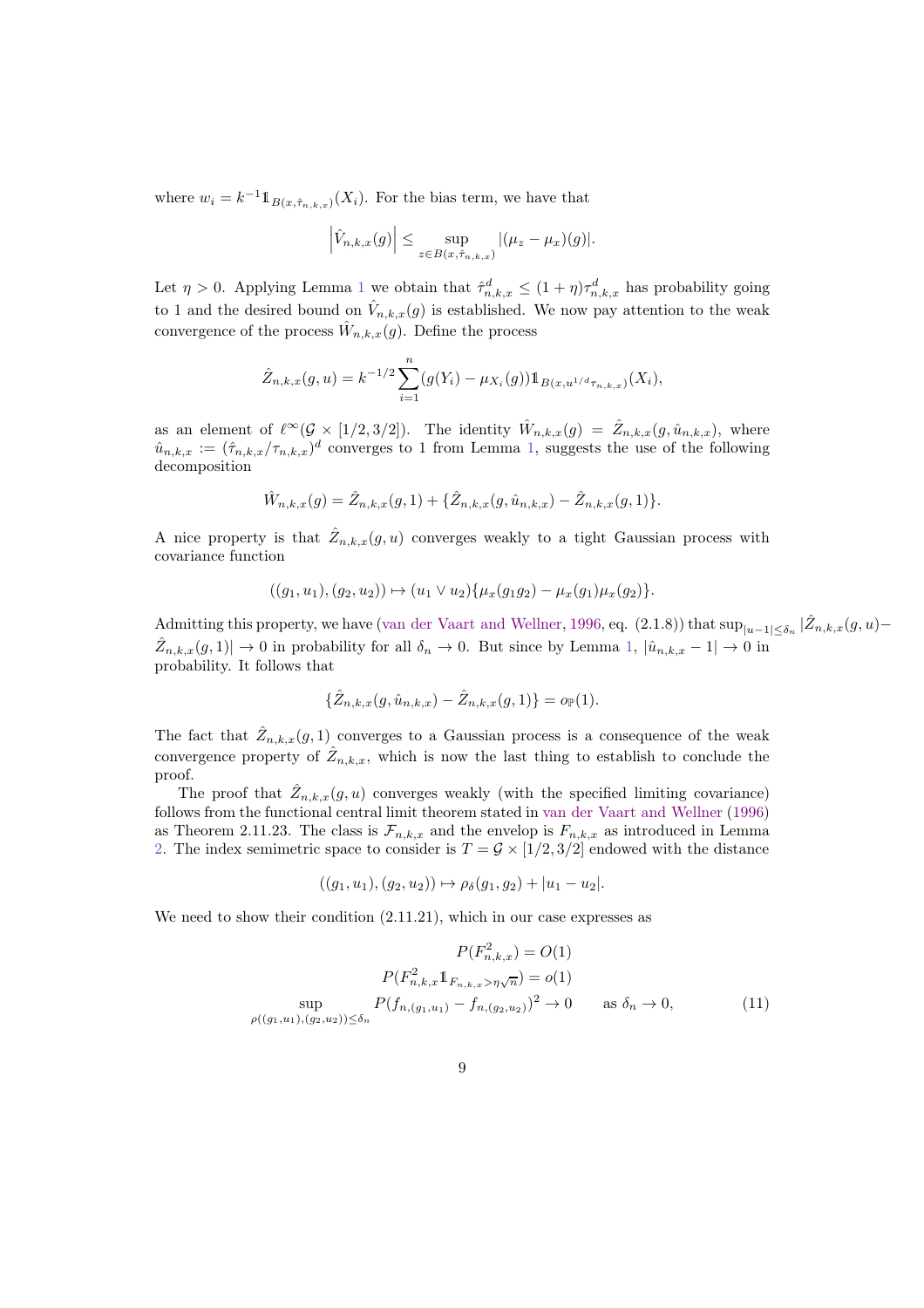where  $f_{n,(g,u)}$  is the member of  $\mathcal{F}_{n,k,x}$  associated to g and u. The first and second conditions are easy to obtain. The second, also called the Lindeberg condition, follows from the uniform integrability of the family of measures  $\mu_z$  when z lies in  $B(x,\delta)$ . Indeed, let  $\eta > 0$  and  $\epsilon > 0$ be arbitrary and set  $u_n = (3/2)\tau_{n,k,x}^d$ . Choose  $M > 0$  such that  $\mu_{x,u_n} \{G^2 \mathbb{1}_{G>M}\}\leq \epsilon$  for all  $n \geq 1$  (this is in virtue of the uniform integrability assumption). Note that for k large enough and  $n/k$  small enough,

$$
P(F_{n,k,x}^{2}1_{F_{n,k,x}>\eta\sqrt{n}}) \leq 4(n/k)P(G^{2}1_{B(x,(3/2)^{1/d}\tau_{n,k,x})}1_{2G>\eta\sqrt{k}})
$$
  
\n
$$
\leq 4(n/k)P(G^{2}1_{B(x,(3/2)^{1/d}\tau_{n,k,x})}1_{G>M})
$$
  
\n
$$
= 4(n/k)\mu_{x,u_n}\{G^{2}1_{G>M}\}P(1_{B(x,u_n^{1/d})})
$$
  
\n
$$
\leq (4\epsilon)(n/k)P(1_{B(x,u_n^{1/d})})
$$
  
\n
$$
= (4\epsilon)(n/k)2f_X(x)(3/2)\tau_{n,k,x}^dV_d
$$
  
\n
$$
= 12\epsilon
$$

Using the previous algebra, the first condition is obtained from

$$
PF_{n,k,x}^2 = 4(n/k)P(G^2 \mathbb{1}_{B(x,u_n^{1/d})}(\mathbb{1}_{G>M} + \mathbb{1}_{G \le M}))
$$
  
\$\le 12(\epsilon + M^2).

We now show that [\(11\)](#page-8-0) is valid. Suppose that  $t_1 < t_2$  and  $g \in \mathcal{G}$ , it holds, for  $t_2$  small enough (so that  $\mu_z(G^2)f_X(z) \leq 2\mu_x(G^2)f_X(x)$  whenever  $||z-x|| \leq t_2$ ),

$$
P((g - \mu_X(g))^2 (\mathbb{1}_{B(x,t_2)} - \mathbb{1}_{B(x,t_1)})^2) \le 4P(G^2 (\mathbb{1}_{B(x,t_2)} - \mathbb{1}_{B(x,t_1)}))
$$
  
=  $4 \int_{t_1 \le ||x - z|| \le t_2} \mu_z(G^2) f_X(z) dz$   
 $\le 8\mu_x(G^2) f_X(x) \int_{t_1 \le ||x - z|| \le t_2} dz$   
 $\le 8\mu_x(G^2) f_X(x) (t_2^d - t_1^d) V_d.$ 

Taking  $t_1 = u_1^{1/d} \tau_{n,k,x}$  and  $t_2 = u_2^{1/d} \tau_{n,k,x}$ , with  $u_2 > u_1$ , we get, for n large enough,

$$
P((g - \mu_X(g))^2 (\mathbb{1}_{B(x, u_2^{1/d}\tau_{n,k,x})} - \mathbb{1}_{B(x, u_1^{1/d}\tau_{n,k,x})})^2) \le 8\mu_x(G^2)(k/n)(u_2 - u_1)
$$

Consequently, for any  $\delta_n \to 0$ ,

 $|i\rangle$ 

$$
\sup_{|t_1-u_2|\leq \delta_n} (n/k) P\left\{ (g-\mu_X(g))^2 (\mathbb{1}_{B(x,u_2^{1/d}\tau_{n,k,x})} - \mathbb{1}_{B(x,u_1^{1/d}\tau_{n,k,x})})^2 \right\} \to 0.
$$

Suppose now that  $u \in [1/2, 3/2]$  and  $(g_1, g_2) \in \mathcal{G} \times \mathcal{G}$ . For *n* large enough,

$$
P\{((g_1 - g_2)1\!\!1_{B(x, u^{1/d}\tau_{n,k,x})})^2\} \le P((g_1 - g_2)^2 1\!\!1_{B(x, (3/2)^{1/d}\tau_{n,k,x})})
$$
  
=  $\mu_{x, (3/2)\tau_{n,k,x}^d}(g_1 - g_2)^2 P(1\!\!1_{B(x, (3/2)^{1/d}\tau_{n,k,x})})$   
 $\le \rho_{\delta}(g_1, g_2)^2 P(1\!\!1_{B(x, (3/2)^{1/d}\tau_{n,k,x})})$   
 $\le 2\rho_{\delta}(g_1, g_2)^2 f_X(x) (3/2) \tau_{n,k,x}^d V_d,$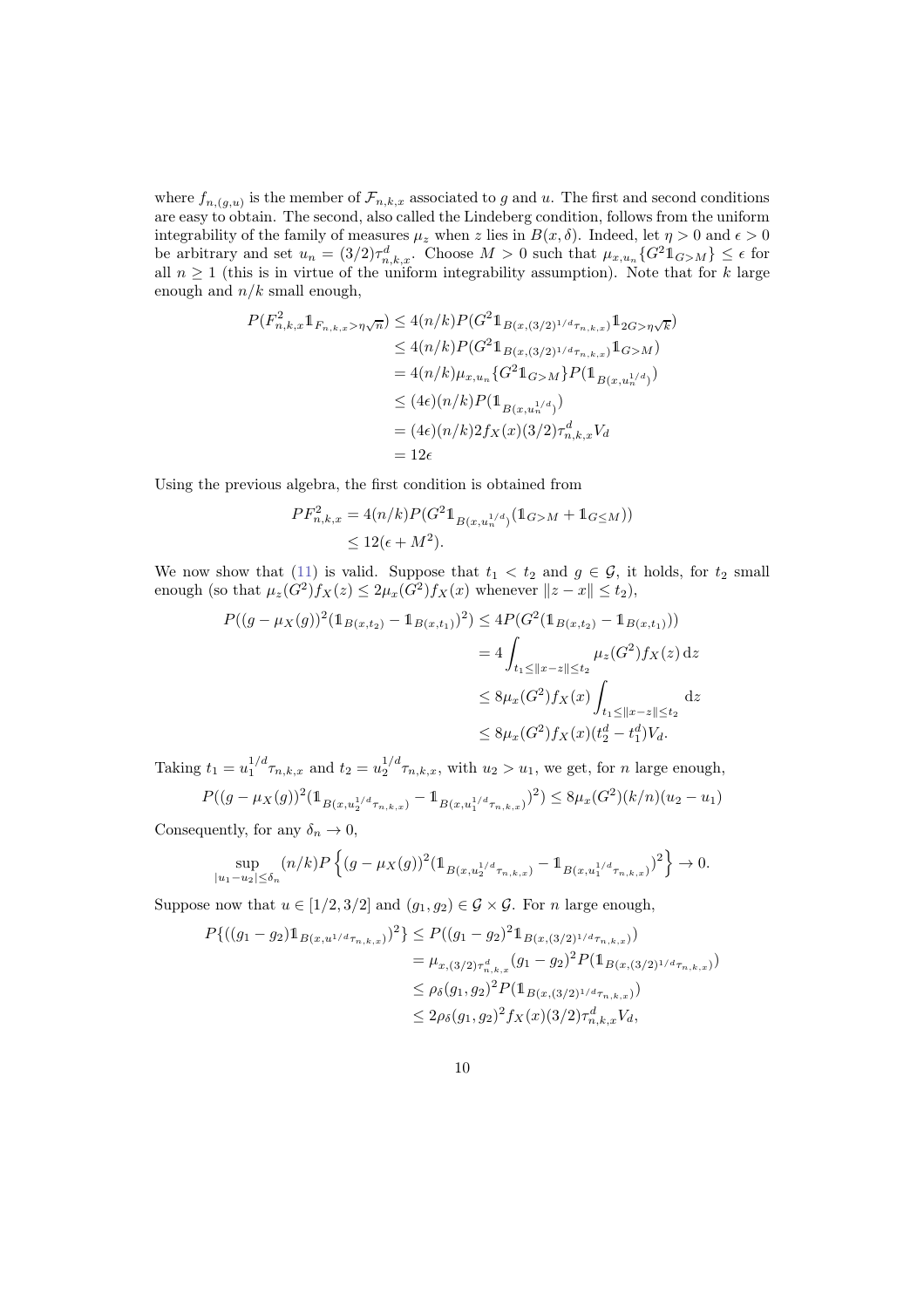Consequently, for any  $\delta_n \to 0$ ,

$$
\sup_{\rho_{\delta}(g_1, g_2)^2 \le \delta_n} (n/k) P\{((g_1 - g_2) \mathbb{1}_{B(x, u^{1/d}\tau_{n,k,x})})^2 \to 0\}
$$

and, invoking Minkowski and then Jensen inequality, we obtain

$$
\sup_{\rho_{\delta}(g_1,g_2)^2 \le \delta_n} (n/k) P\{(g_1 - \mu_X(g_1) - (g_2 - \mu_X(g_2))) \mathbb{1}_{B(x,u^{1/d}\tau_{n,k,x})}\}^2 \to 0.
$$

It follows that

$$
\sup_{\rho_{\delta}(g_1,g_2)\le\delta_n, |u_1-u_2|\le\delta_n} \exp\left\{(g_1-\mu_X(g_1))1\right\}_{B(x,u_1^{1/d}\tau_{n,k,x})} - (g_2-\mu_X(g_2))1\_{B(x,u_2^{1/d}\tau_{n,k,x})}\right\}^2 \to 0,
$$

and we have just obtained [\(11\)](#page-8-0). As a consequence, condition (2.11.21) in [van der Vaart and Wellner](#page-21-2) [\(1996\)](#page-21-2). The condition on the Bracketing numbers of  $\mathcal{F}_{n,k,x}$  is valid in virtue of Lemma [2.](#page-7-2) The limiting covariance can be computed as follows. Let  $(u_1, u_2) \in [1/2, 3/2]^2$  and  $(g_1, g_2) \in \mathcal{G} \times \mathcal{G}$  such that  $u_1 < u_2$ . Define  $c_X(g_1, g_2) = \mu_X(g_1(Y)g_2(Y)) - \mu_X(g_1)\mu_X(g_2)$ . We have, for all positive function  $f$ ,

$$
E((g_1(Y) - \mu_X(g_1)(g_2(Y) - \mu_X(g_2))f(X)) = E(c_X(g_1, g_2)f(X))
$$

Hence

$$
(n/k)\,\text{cov}\left((g_1 - \mu_X(g_1))\mathbb{1}_{B(x,u_1^{1/d}\tau_{n,k,x})}, (g_2 - \mu_X(g_2))\mathbb{1}_{B(x,u_2^{1/d}\tau_{n,k,x})}\right)
$$
  
=  $(n/k)P(c_X(g_1,g_2)\mathbb{1}_{B(x,u_1^{1/d}\tau_{n,k,x})}\mathbb{1}_{B(x,u_2^{1/d}\tau_{n,k,x})})$   
=  $(n/k)P(c_X(g_1,g_2)\mathbb{1}_{B(x,u_2^{1/d}\tau_{n,k,x})})$ 

From the continuity of  $z \mapsto c_z(g_1, g_2)$  and  $f_X$  at x we find that the last term converges to  $u_2c_x(g_1g_2)$  which is the stipulated covariance.

 $\Box$ 

#### <span id="page-10-0"></span>4.2 Proof of Theorem [3.](#page-6-3)

The first two steps consists of intermediary results. They will be put together in the third and last step of the proof.

Step (i): Bounding  $k$ -NN radius. Define

$$
\overline{\tau}_{n,k} = \left(\frac{2k}{nb_X c V_d}\right)^{1/d}.
$$

The following Lemma controls the size of the k-NN balls uniformly over all  $x \in S_X$ . In this way, it extends Lemma [1](#page-7-1) which focuses on a particular  $x$ . Its proof is given in the Appendix.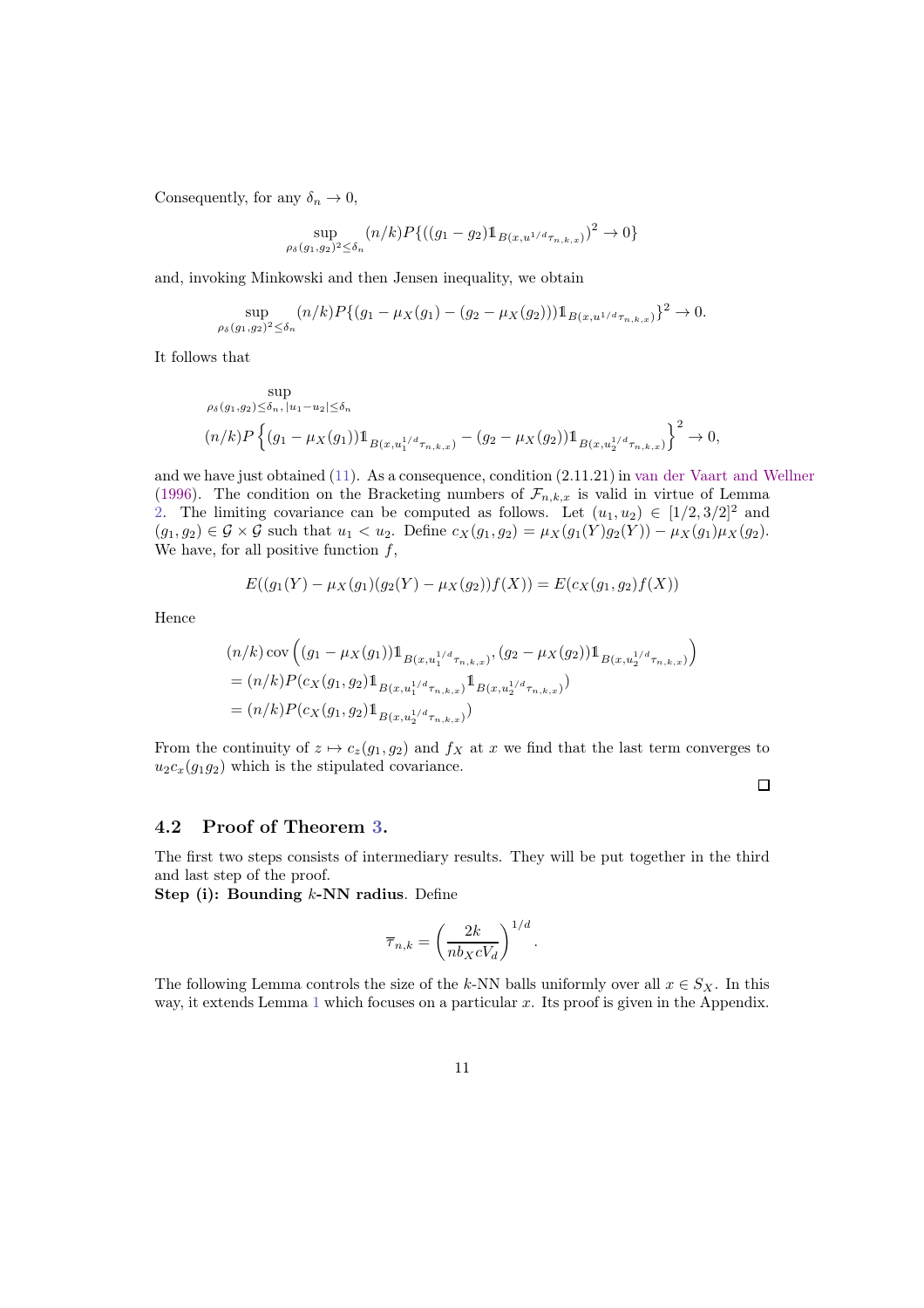<span id="page-11-0"></span>**Lemma 3.** Suppose that [\(7\)](#page-6-0) and [\(8\)](#page-6-1) holds true. Then for all  $n > 1$ ,  $\delta \in (0, 1)$  and  $1 \leq k \leq n$ such that  $12d \log(12n/\delta) \leq k$ , it holds, with probability at least  $1 - \delta$ :

$$
\sup_{x \in S_X} \hat{\tau}_{n,k}(x) \le \overline{\tau}_{n,k}
$$

Step (ii): Bounding a certain  $k$ -NN process. The quantity

$$
\hat{Z}_{n,k} = \sup_{g \in \mathcal{G}, x \in S_X, \tau \in (0, \overline{\tau}_{n,k}]} \left| \sum_{i=1}^n (g(Y_i) - \mu_{X_i}(g)) \mathbb{I}_{B(x,\tau)}(X_i) \right|.
$$

is important as it can be used to upper bound the variance term in the decomposition [\(10\)](#page-7-3). To obtain a bound on  $\hat{Z}_{n,k}$ , we show that the underlying class of functions is VC and then apply Theorem [5.](#page-13-0) In this way is obtained the following lemma whose proof is given in the Appendix.

<span id="page-11-1"></span>**Lemma 4.** Suppose that [\(7\)](#page-6-0) and [\(8\)](#page-6-1) holds true and that the function class  $\mathcal G$  is VC with parameter  $(A, v)$  and constant envelop 1. Then for all  $n \geq 1$ ,  $\delta \in (0, 1)$  and  $1 \leq k \leq n$ such that  $(U_X/cb_X)k \leq 2n$  and  $k \geq (d \vee v)(U_X/cb_X) \log(2An/\delta)$ , it holds, with probability at least  $1 - \delta$ :

$$
\hat{Z}_{n,k} \leq K_1 \sqrt{(d \vee v)(U_X/cb_X)k \log(2An/\delta)}.
$$

where  $K_1 > 0$  is universal.

Step (iii): End of the proof. The universal constant  $K > 0$  can be chosen such that  $K(U_X/cb_X)(d \vee v) \log(2An/\delta) \leq k$  implies that  $12d \log(24n/\delta) \leq k$ . Taking  $K' =$  $\log(24)/\log(2)$  is enough to ensure that  $y^{K'} \ge 12y$  for all  $y \ge 2$  and hence that  $K' \log(2n/\delta) \ge$  $\log(24n/\delta)$ . Then set  $K = 12K'$  and use that  $(U_X/cb_X) \geq 1$  to get that  $K(U_X/cb_X)(d \vee$ v)  $\log(2An/\delta) \ge K d \log(2n/\delta) \ge 12d \log(24n/\delta)$ . Similarly, we find that  $k \ge (d \vee v)(U_X/c b_X) \log(4An/\delta)$ . Combining Lemma [3](#page-11-0) and Lemma [4](#page-11-1) with the union bound, we obtain that the event

$$
E := \left\{ \sup_{x \in S_X} \hat{\tau}_{n,k}(x) \le \overline{\tau}_{n,k} \quad \text{and} \quad \hat{Z}_{n,k} \le K_1 \sqrt{(d \vee v)(U_X/cb_X)k \log(4An/\delta)} \right\}
$$

has probability greater than  $1 - \delta$ . From [\(9\)](#page-6-2), we deduce that, on E,

$$
|\hat{V}_{n,k,x}(g)| \le L\overline{\tau}_{n,k},
$$

and, still on  $E$ ,

$$
\sup_{g \in \mathcal{G}, x \in S_X} |k\hat{W}_{n,k,x}(g)| \leq \hat{Z}_{n,k} \leq K_1 \sqrt{(d \vee v)(U_X/cb_X)k \log(4An/\delta)}.
$$

In virtue of the bias variance decomposition in [\(10\)](#page-7-3) we have obtained the stated result with  $K_1$  in place of K. Taking  $K = K_1$  in case  $K_1 \geq K$ , the result follows.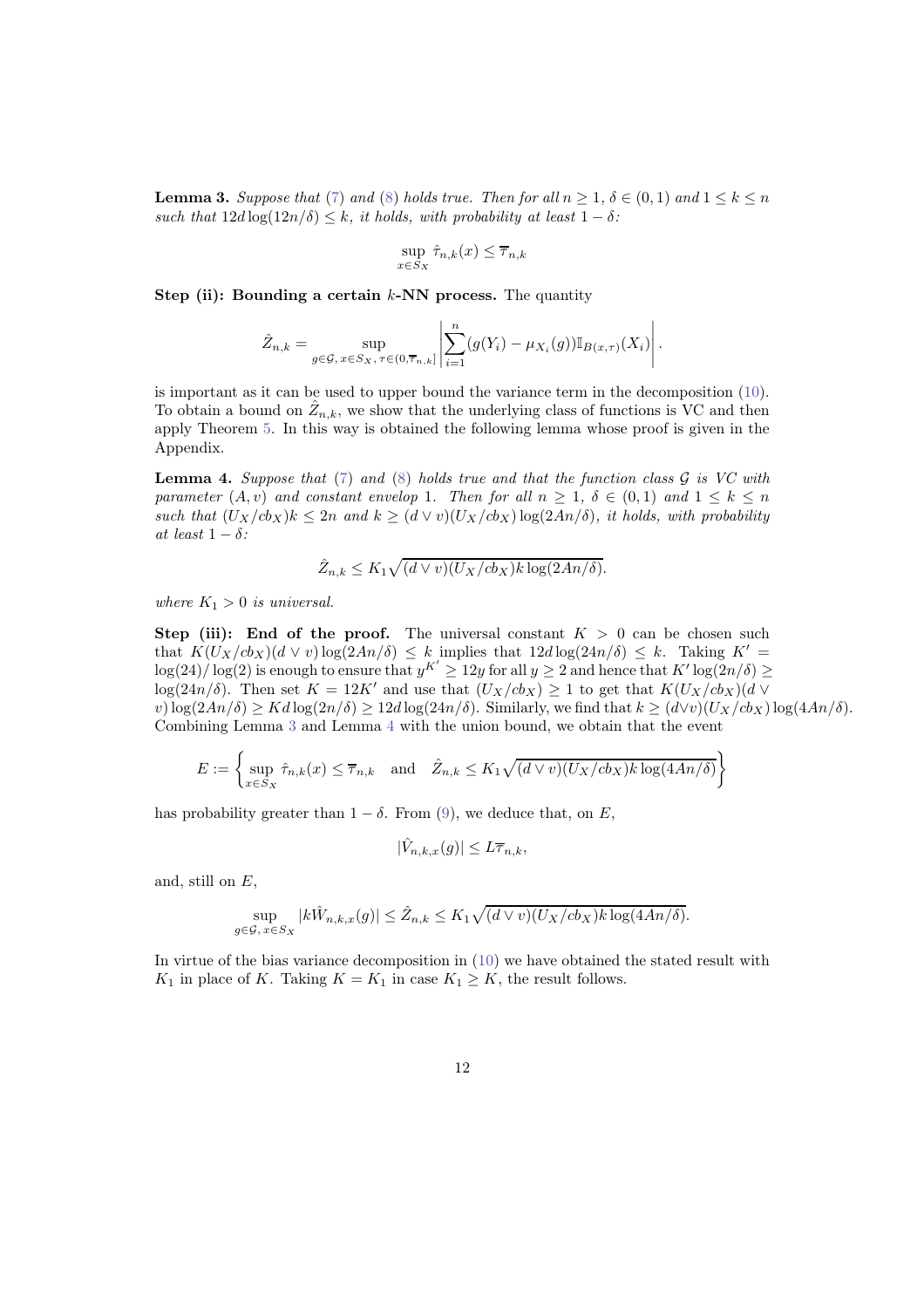# 5 Appendix

#### 5.1 Auxiliary results

The following result is standard and known as the Chernoff bound.

<span id="page-12-0"></span>**Lemma 5.** Let  $(Z_i)_{i>1}$  be a sequence of i.i.d. random variables valued in  $\{0,1\}$ . Set  $\mu = n \mathbb{E}[Z_1]$  and  $S = \sum_{i=1}^n Z_i$ . For any  $\delta \in (0,1)$  and all  $n \geq 1$ , we have with probability  $1 - \delta$ :

$$
S \ge \left(1 - \sqrt{\frac{2\log(1/\delta)}{\mu}}\right)\mu.
$$

In addition, for any  $\delta \in (0,1)$  and  $n \geq 1$ , we have with probability  $1 - \delta$ :

$$
S \le \left(1 + \sqrt{\frac{3\log(1/\delta)}{\mu}}\right)\mu.
$$

In the present paper, the above Chernoff inequality is used in the proof of Theorem [1](#page-4-2) with  $Z_i = \mathbb{1}_B(X_i)$  and B a given ball in  $\mathbb{R}^d$ . In the proof of Theorem [3,](#page-6-3) we rely on an extended version of the Chernoff bound which is valid uniformly over B when restricted to the collection of balls

$$
\mathcal{B} = \{ B(x, \tau) : x \in [0, 1]^d \tau > 0 \},\
$$

where  $B(x, \tau)$  is the closed ball with center x and radius  $\tau$ . It takes different forms in the literature such as Theorem 2.1 in [Anthony and Shawe-Taylor](#page-19-10) [\(1993\)](#page-19-10);Theorem 15 in [Chaudhuri and Dasgupta](#page-19-11) [\(2010\)](#page-19-11); Theorem 1 in [Goix et al.](#page-19-12) [\(2015\)](#page-19-12) and more recently Corollary 8 in [Lhaut et al.](#page-20-15) [\(2021](#page-20-15)). Using the bound in [Anthony and Shawe-Taylor](#page-19-10) [\(1993\)](#page-19-10), combined with the complexity results on the closed balls provided in [Wenocur and Dudley](#page-21-4) [\(1981\)](#page-21-4), we obtain the following statement.

<span id="page-12-1"></span>**Theorem 4.** For any  $\delta > 0$  and  $n \geq 1$ , with probability at least  $1 - \delta$ :

$$
P_n(B) \ge P(B) \left( 1 - \sqrt{\frac{6d \log(12n/\delta)}{nP(B)}} \right), \qquad \forall B \in \mathcal{B}.
$$

Proof. Theorem 2.1 in [Anthony and Shawe-Taylor](#page-19-10) [\(1993\)](#page-19-10) (see alsoTheorem 1.11 in [Lugosi](#page-20-16) [\(2002\)](#page-20-16)) states that for any Borelian set  $\mathcal{A}, \delta > 0$  and  $n \geq 1$ , it holds with probability at least  $1 - \delta$ :

$$
P_n(A) \ge P(A) \left( 1 - \sqrt{\frac{4(\log(4/\delta) + \log(S_{\mathcal{A}}(2n)))}{nP(A)}} \right), \quad \forall A \in \mathcal{A},
$$

with  $n \mapsto S_{\mathcal{A}}(n)$  stands for the shattering coefficient. Using Corollary 3.3 in [Wenocur and Dudley](#page-21-4) [\(1981\)](#page-21-4) and the fact that  $S_{\mathcal{A}}(n) \leq (n+1)^V$  where V is the Vapnik dimension, we find that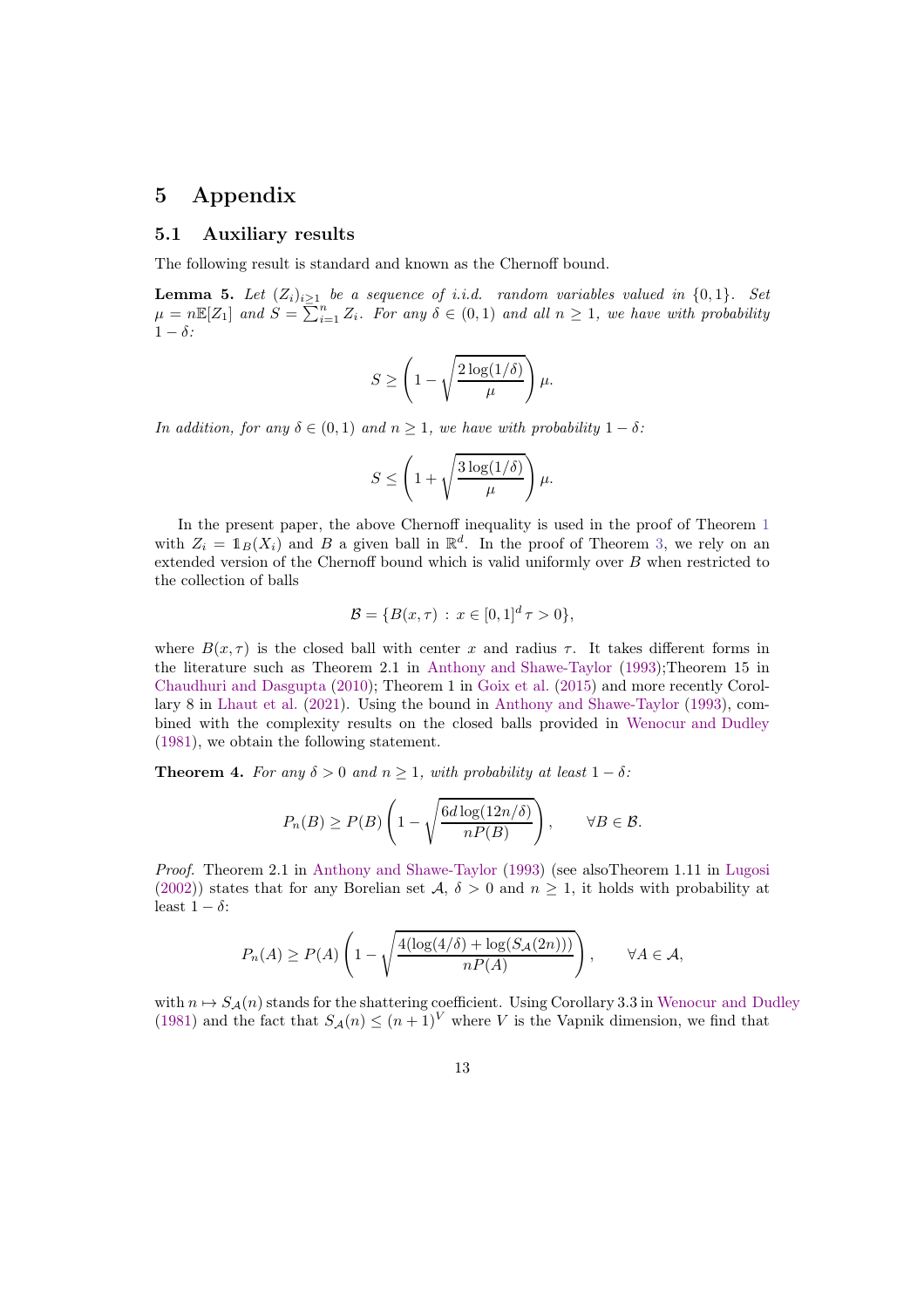$S_B(2n) \leq (2n+1)^{d+2}$ . We obtain that with probability  $1-\delta$ 

$$
P_n(B) \ge P(B) \left( 1 - \sqrt{\frac{4(d+2) \log(4(2n+1)/\delta)}{nP(B)}} \right), \qquad \forall B \in \mathcal{B}.
$$

 $\Box$ 

Using that  $4(2n + 1) \le 12n$  and  $4(d + 2) \le 6d$  leads to the result.

The following concentration result is tailored to VC classes of functions. The result stated in Theorem [5](#page-13-0) below is a consequence of the work in [Giné and Guillou](#page-19-13) [\(2001](#page-19-13)) which is based on [Talagrand](#page-20-11) [\(1994,](#page-20-11) [1996\)](#page-21-5). The next formulation, whose proof can be found in [Plassier et al.](#page-20-10) [\(2020](#page-20-10)), is slightly different in that the role played by the VC constants (v and A below) is clearly quantified.

<span id="page-13-0"></span>**Theorem 5.** Let  $(Z, Z_1, \ldots, Z_n)$  be an independent and identically distributed collection of random variables in  $(S, \mathcal{S})$ . Let G be a VC class of functions with parameters  $v \geq 1$ ,  $A \geq 1$ and uniform envelop  $U \ge \sup_{g \in \mathcal{G}, x \in S} |g(x)|$ . Let  $\sigma$  be such that  $\sigma^2 \ge \sup_{g \in \mathcal{G}} \text{Var}(g(Z))$  and  $\sigma \leq 2U$ . For any  $n \geq 1$  and  $\delta \in (0,1)$ , it holds, with probability  $1-\delta$ ,

$$
\sup_{g\in\mathcal{G}}\left|\sum_{i=1}^n\{g(Z_i)-\mathbb{E}[g(Z)]\}\right|\leq K'\left(\sigma\sqrt{vn\log(K'\theta/\delta)}+Uv\log(K'\theta/\delta)\right),
$$

with  $\theta = AU/\sigma$  and  $K' > 0$  a universal constant.

### 5.2 Proofs of the Lemmas

### 5.2.1 Proof of Lemma [1](#page-7-1)

Let  $\gamma > 0$  and define  $\tau_{n,k,x}^{(\gamma)} = (1 + 2\gamma)^{1/d} \tau_{n,k,x}$ . Because  $f_X$  is positive and continuous at x, it holds for  $k/n$  small enough,

$$
\inf_{z\in B(x,\overline{\tau}_{k,n,x}^{(\gamma)})}f_X(z)/f_X(x)\geq (1-\gamma).
$$

This yields

$$
P(X \in B(x, \tau_{n,k,x}^{(\gamma)})) \ge (1 - \gamma) f_X(x) \int_{B(x, \tau_{n,k,x}^{(\gamma)})} dz
$$

$$
= (1 - \gamma) f_X(x) V_D \tau_{n,k}^{(\gamma)d}
$$

$$
= (1 - \gamma) (1 + 2\gamma) \frac{k}{n}
$$

$$
\ge (1 + \gamma) \frac{k}{n}.
$$

Consider the set formed by the n balls  $B(x, \tau_{n,k,x}^{(\gamma)}), 1 \leq k \leq n$ . From Lemma [5](#page-12-0) with  $Z_i = \mathbb{1}_{B(x,\tau_{n,k,x}^{(\gamma)})}(X_i)$ ,  $\mu \geq (1+\gamma)k$ , and the union bound, we obtain that with probability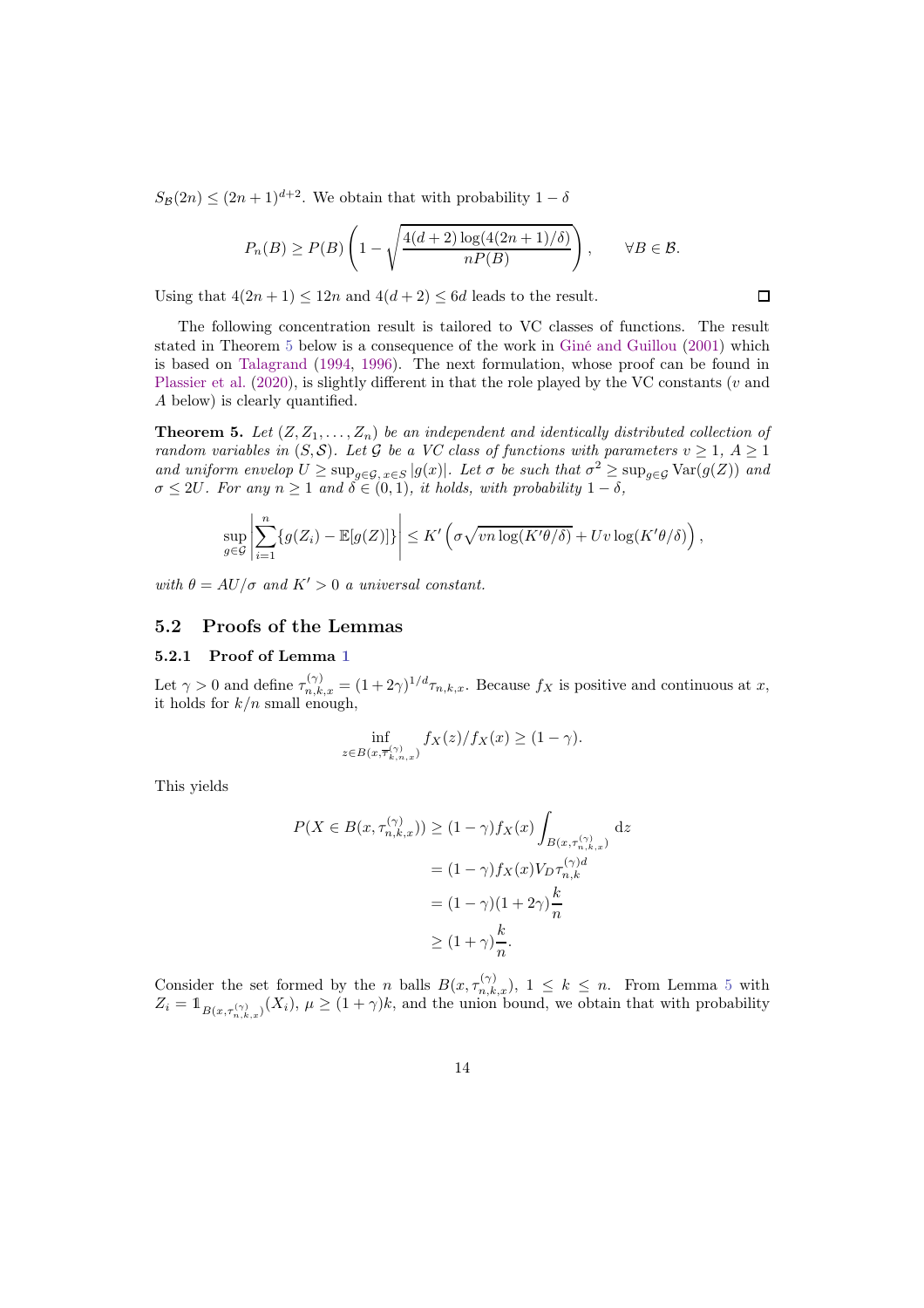$1 - \delta$ :

$$
\forall k = 1, \dots, n, \qquad \sum_{i=1}^n \mathbb{1}_{B(x, \tau_{n,k,x}^{(\gamma)})}(X_i) \ge \left(1 - \sqrt{\frac{2\log(n/\delta)}{(1+\gamma)k}}\right)k(1+\gamma).
$$

In particular, with probability  $1 - 1/n$ :

$$
\forall k = 1, \dots, n, \qquad \sum_{i=1}^n \mathbb{1}_{B(x, \tau_{n,k,x}^{(\gamma)})}(X_i) \ge \left(1 - \sqrt{\frac{4 \log(n)}{(1+\gamma)k}}\right) k(1+\gamma).
$$

Taking  $k\gamma^2 \geq 4(1+\gamma)\log(n)$ , it follows that

$$
\sum_{i=1}^{n} \mathbb{1}_{B(x,\tau_{n,k,x}^{(\gamma)})}(X_i) \geq k - (\sqrt{2(1+\gamma)k\log(n/\delta)} - \gamma k) \geq k.
$$

By definition of  $\hat{\tau}_{n,k,x}$  it holds that  $\hat{\tau}_{n,k,x} \leq \tau_{n,k,x}^{(\gamma)}$  with probability going to 1. In the same way, we obtain that  $\tau_{n,k,x}^{(-\gamma)} \leq \hat{\tau}_{n,k,x}$  happens with probability going to 1. It follows that the event

$$
(1 - 2\gamma) \le (\hat{\tau}_{n,k,x}/\tau_{n,k,x})^d \le (1 + 2\gamma)
$$

has probability going to 1. But since  $\gamma$  is arbitrary, it means that  $(\hat{\tau}_{n,k,x}/\tau_{n,k,x})^d$  converges to 1 in probability.  $\Box$ 

### 5.2.2 Proof of Lemma [2](#page-7-2)

Let us start with a remark allowing to reduce the proof to the case  $\mu_X(q) = 0$  for all  $q \in G$ . Let G be a collection of real functions defined on  $S \times \mathbb{R}^d$  with envelop G and define

 $\mathcal{F} = \{(y, x) \mapsto g(y, x) - \mu_x(g) : g \in \mathcal{G}\}\.$  It holds that

$$
\mathcal{N}_{[]}(\mathcal{F}, L_2(P), \epsilon \|F\|_{L_2(P)}) \leq \mathcal{N}_{[]}(\mathcal{G}, L_2(P), \epsilon \|G\|_{L_2(P)}),
$$

with  $F = 2G$  is an envelop for F. To show this take  $\epsilon > 0$  and let  $([\underline{g}_k, \overline{g}_k])_{k=1,...,M_{\epsilon}}$ be a collection of  $(\epsilon \|G\|_{L_2(P)}, L_2(P))$ -brackets covering  $\mathcal{G}$ . Define  $\underline{f}_k = \underline{g}_k - \mu_x(\overline{g}_k)$  and  $f_k = \overline{g}_k - \mu_x(\underline{g}_k)$  and note that  $[\underline{f}_k, f_k], k = 1, \ldots, M_\epsilon$  covers  $\mathcal{F}$ . Using Jensen inequality, we find  $||f_k - f_k||_{L_2(P)} \leq 2\epsilon$ . Since the class of interest is of the form  $\{(y, x) \mapsto g(y, x) - \mu_x(g)$ :  $g \in \mathcal{G}$ , the previous reasoning allows to make the proof for the class and envelop

$$
\tilde{\mathcal{F}}_{n,k,x} = \left\{ (y,z) \mapsto \sqrt{(n/k)} g(y) \mathbb{1}_{B(x,u^{1/d}\tau_{n,k,x})}(z) : g \in \mathcal{G}, u \in [1/2,3/2] \right\}
$$
\n
$$
\tilde{F}_{n,k,x} = \sqrt{(n/k)} G(y) \mathbb{1}_{B(x,(3/2)^{1/d}\tau_{n,k,x})}(z)
$$

in place of  $\mathcal{F}_{n,k,x}$  and  $F_{n,k,x}.$ 

For clarity, we set  $\mu_{n,k,x} = \mu_{x,(3/2)\tau_{n,k,x}^d}$  and take n large enough so that  $(3/2)\tau_{n,k,x}^d < \delta$ and

$$
\sup_{\|x-z\| \le (3/2)\tau_{n,k,x}^d} \mu_z(G^2) f_X(z) \le \sqrt{3} \mu_x(G^2) f_X(x)
$$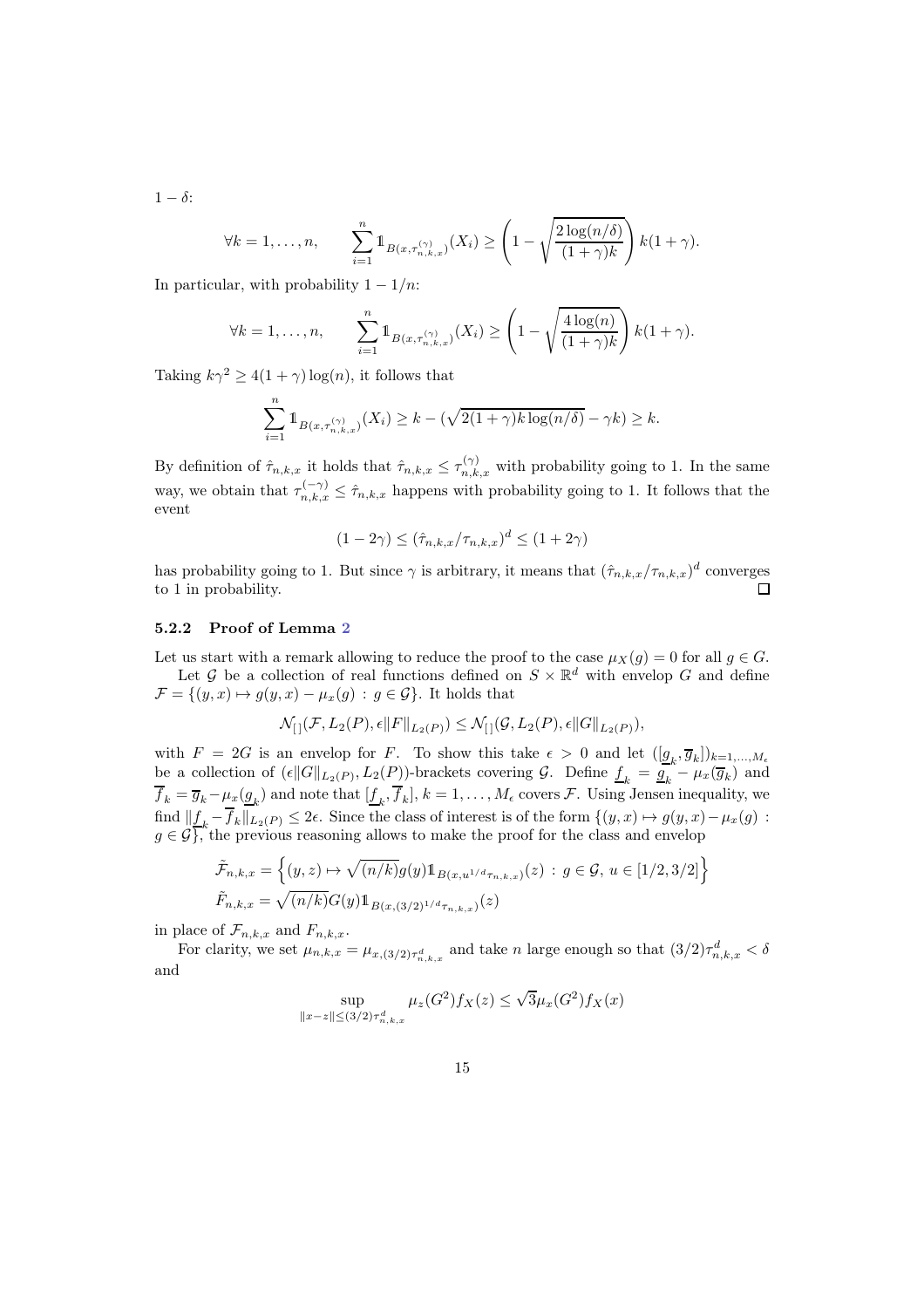as well as

$$
\mu_x(G^2) \le \sqrt{3}\mu_{n,k,x}(G^2)
$$
 and  $(3/4) \le (n/k)P(\mathbb{1}_{B(x,(3/2)^{1/d}\tau_{n,k,x})}).$ 

Let  $\epsilon \in (0,1)$  and  $(\underline{g}_k, \overline{g}_k])_{k=1,\ldots,M_{\epsilon}}$  be a collection of  $(\epsilon ||G||_{L_2(\mu_{n,k,x})}, L_2(\mu_{n,k,x}))$ -brackets covering G. We can assume that  $\overline{g}_k \leq G$ . If this would not be the case, one would take  $\overline{g}_k \wedge G$  in place of  $\overline{g}_k$ . Let  $u_j = 1/2 + j\epsilon^2$ ,  $j = 0, \ldots, N_{\epsilon}$  with  $N_{\epsilon} = \lfloor 1/\epsilon^2 \rfloor + 1$  and define, for all  $j = 1, \ldots, N_{\epsilon},$ 

$$
\underline{1\!\!1}_j = \sqrt{\frac{n}{k}} 1\!\!1_{B(x, u^{1/d}_{j-1}\tau_{n,k,x})} \qquad \overline{1\!\!1}_j = \sqrt{\frac{n}{k}} 1\!\!1_{B(x, u^{1/d}_j\tau_{n,k,x})}.
$$

Let  $g \in \mathcal{G}$  and  $u \in [1/2, 3/2]$ . We can find  $k \in \{1, ..., M_{\epsilon}\}\$  and  $j \in \{1, ..., N_{\epsilon}\}\$  such that

$$
\underline{g}_k \underline{\mathbb{1}}_j \leq g \mathbb{1}_B \leq \overline{g}_k \overline{\mathbb{1}}_j.
$$

Hence there are  $M_{\epsilon}N_{\epsilon}$  brackets  $[g_k \mathbb{1}_j, \overline{g}_k \overline{\mathbb{1}}_j]$  to cover  $\mathcal{F}$ . We now compute their size. Check that  $\int_{u_{j-1} \le ||u|| \le u_j} du = V_d \epsilon^2$  and write

$$
P(\overline{g}_k(\overline{\mathbf{1}}_j - \underline{\mathbf{1}}_j))^2 \le P(G^2(\overline{\mathbf{1}}_j - \underline{\mathbf{1}}_j)^2)
$$
  
\n
$$
= \left(\frac{n}{k}\right) \int_{u_{j-1} \le \tau_{n,k,x}^{-1} \|z - x\| \le u_j} \mu_z(G^2) f_X(z) dz
$$
  
\n
$$
\le \sqrt{3} \left(\frac{n}{k}\right) \mu_x(G^2) f_X(x) \tau_{n,k,x}^d \int_{u_{j-1} \le ||u|| \le u_j} du
$$
  
\n
$$
= \sqrt{3} \left(\frac{n}{k}\right) \mu_x(G^2) f_X(x) \tau_{n,k,x}^d V_d \epsilon^2
$$
  
\n
$$
= \sqrt{3} \mu_x(G^2) \epsilon^2
$$
  
\n
$$
\le 3 \mu_{n,k,x}(G^2) \epsilon^2.
$$

Using that

$$
(3/4)\mu_{n,k,x}(G^2) \le \mu_{n,k,x}(G^2) \left(\frac{n}{k}\right) P(\mathbb{1}_{B(x,(3/2)^{1/d}\tau_{n,k,x})}) = P\tilde{F}_{n,k,x}^2,
$$

we get

$$
P(\overline{g}_k(\overline{1}_j - \underline{1}_j))^2 \le 4\epsilon^2 P(\tilde{F}_{n,k,x}^2).
$$

Moreover, it holds that

$$
P((\overline{g}_k - \underline{g}_k)\underline{1}_j)^2 \leq {n \choose k} P((\overline{g}_k - \underline{g}_k)^2 1_{B(x,(3/2)^{1/d}\tau_{n,k,x})})
$$
  
=  $\mu_{n,k,x} (\overline{g}_k - \underline{g}_k)^2 {n \choose k} P(1_{B(x,(3/2)^{1/d}\tau_{n,k,x})})$   
 $\leq \epsilon^2 \mu_{n,k,x} (G^2) {n \choose k} P(1_{B(x,(3/2)^{1/d}\tau_{n,k,x})})$   
=  $\epsilon^2 P(\tilde{F}_{n,k,x}^2)$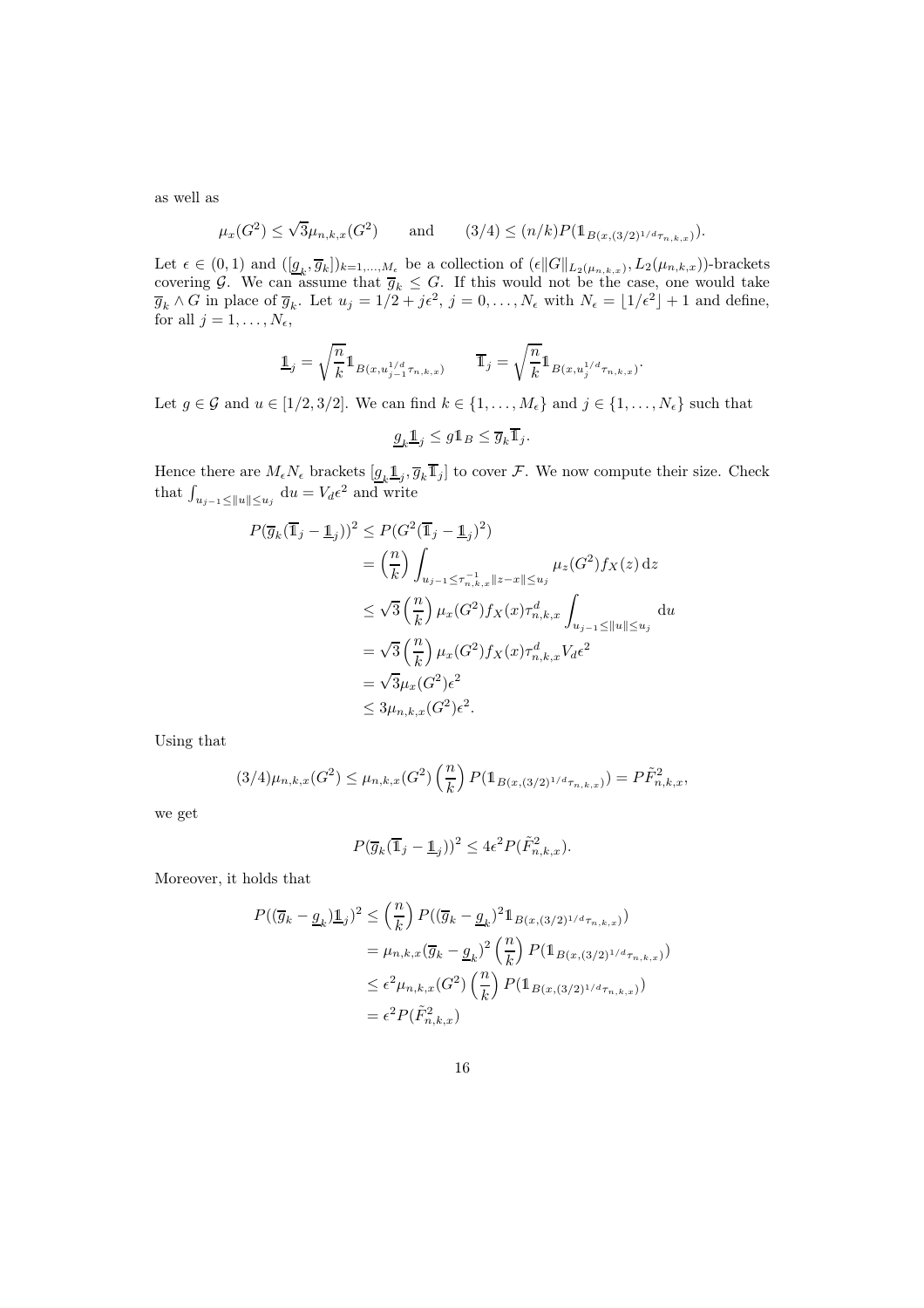In virtue of Minkowski's inequality, it follows that

$$
\|\overline{g}_k \overline{1}_j - \underline{g}_k \underline{1}_j \|_{L_2(P)} \leq 3\epsilon \|\tilde{F}_{n,k,x}\|_{L_2(P)}.
$$

It implies that for all  $\epsilon \in (0, 1/3)$ ,

$$
\mathcal{N}_{[}](\tilde{\mathcal{F}}_{n,k,x}, L_2(P), 3\epsilon \|\tilde{F}_{n,k,x}\|_{L_2(P)}) \leq \mathcal{N}_{[}](\mathcal{G}, L_2(\mu_{n,k,x}), \epsilon \|G\|_{L_2(\mu_{n,k,x})})\epsilon^{-2}
$$

Consequently, if  $(\delta_n)_{n\geq 1}$  is a positive sequence that goes to 0, we have, for n large enough,

$$
\int_0^{\delta_n} \sqrt{\log \mathcal{N}_{[]}(\tilde{\mathcal{F}}_{n,k,x}, L_2(P), 3\epsilon || \tilde{F}_{n,k,x} ||_{L_2(P)})}
$$
\n
$$
\leq \int_0^{\delta_n} \sqrt{\log \mathcal{N}_{[]}(g, L_2(\mu_{n,k,x}), \epsilon ||G||_{L_2(\mu_{n,k,x})})} + \int_0^{\delta_n} \sqrt{2 \log 1/\epsilon}
$$
\n
$$
\leq \sup_{Q \in \{\mu_{x,u} : u \in (0,\delta)\}} \int_0^{\delta_n} \sqrt{\log \mathcal{N}_{[]}(g, L_2(Q), \epsilon ||G||_{L_2(Q)})} + \int_0^{\delta_n} \sqrt{2 \log 1/\epsilon}
$$

making the integrability condition easily satisfied.

 $\Box$ 

## 5.2.3 Proof of Lemma [3](#page-11-0)

By using [\(7\)](#page-6-0) and [\(8\)](#page-6-1), we obtain that

$$
P(B(x, \overline{\tau}_{n,k})) = \int_{B(x, \overline{\tau}_{n,k}) \cap S_X} f_X(z) dz
$$
  
\n
$$
\geq b_X \lambda(B(x, \overline{\tau}_{n,k}) \cap S_X)
$$
  
\n
$$
\geq c b_X \lambda(B(x, \overline{\tau}_{n,k})) = c b_X V_d \overline{\tau}_{n,k}^d = 2k/n.
$$

By applying Theorem [4,](#page-12-1) it follows that, with probability  $1 - \delta$ ,

$$
\forall x \in S_X \qquad \sum_{i=1}^n \mathbb{1}_{B(x,\overline{\tau}_{n,k})}(X_i) \ge n P(B(x,\overline{\tau}_{n,k})) \left(1 - \sqrt{\frac{6d \log(12n/\delta)}{n P(B(x,\overline{\tau}_{n,k}))}}\right) \ge 2k \left(1 - \sqrt{\frac{6d \log(12n/\delta)}{2k}}\right).
$$

Using that  $12d \log(12n/\delta) \leq k$ , it holds that, with probability  $1 - \delta$ ,

$$
\inf_{x \in S_X} \sum_{i=1}^n \mathbb{1}_{B(x,\overline{\tau}_{n,k})}(X_i) \geq k.
$$

By definition of  $\hat{\tau}_{n,k,x}$ , on the event that  $\sum_{i=1}^n \mathbb{1}_{B(x,\overline{\tau}_{n,k})}(X_i) \geq k$  one has  $\hat{\tau}_{n,k,x} \leq \overline{\tau}_{n,k}$ . Consequently,  $\inf_{x \in S_X} \sum_{i=1}^n \mathbb{1}_{B(x, \overline{\tau}_{n,k})}(X_i) \geq k$  implies that  $\sup_{x \in S_X} \hat{\tau}_{n,k,x} \leq \overline{\tau}_{n,k}$ .

 $\Box$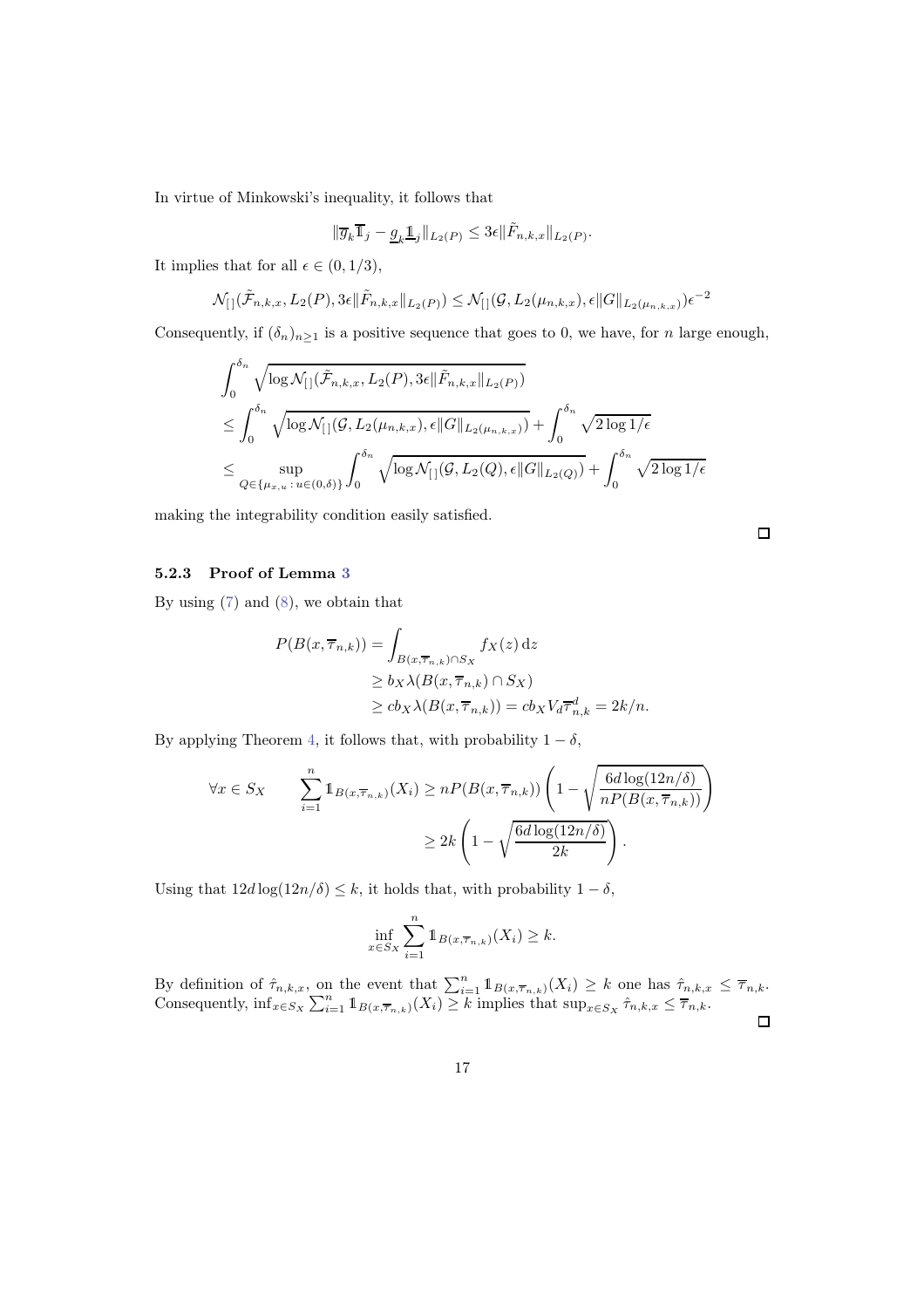### 5.2.4 Proof of Lemma [4](#page-11-1)

We first prove the following VC preservation property.

<span id="page-17-0"></span>**Lemma 6.** Let G be a VC class defined on S with parameters  $(v, A)$  and constant envelop 1. The class of functions defined on  $S \times \mathbb{R}^d$  given by

$$
\mathcal{H} = \{(y, x) \mapsto (g(y) - \mu_x(g)) : g \in \mathcal{G}\}
$$

is VC with parameters  $(2v, A)$  and constant envelop 2.

*Proof.* Let Q be a probability measure on  $S \times \mathbb{R}^d$ . Let  $Q_1$  (resp.  $Q_2$ ) be the first (resp. second) marginal of Q and define the probability measure  $\tilde{Q}_1$  on S as  $\tilde{Q}_1(A) = \int \mu_x(A) Q_2(\mathrm{d}x)$ . Let  $(g_k)_{k=1,\ldots,N}$  (resp.  $(\tilde{g}_k)_{k=1,\ldots,N}$ ) be a cover of G of size  $\epsilon$  with respect to the probability  $Q_1$  (resp.  $\tilde{Q}_1$ ). We can find k and j in  $\{1, \ldots, N\}$  such that

$$
||g(Y) - \mu_X(g) - (g_k(Y) - \mu_X(\tilde{g}_j))||_{L_2(Q)}
$$
  
\n
$$
\leq ||g(Y) - g_k(Y)||_{L_2(Q)} + ||\mu_X(g) - \mu_X(\tilde{g}_j)||_{L_2(Q)}
$$
  
\n
$$
\leq ||g - g_k||_{L_2(Q_1)} + ||g - \tilde{g}_j||_{L_2(\tilde{Q}_1)}
$$
  
\n
$$
\leq 2\epsilon
$$

which implies that  $N^2$  balls are needed to cover  $\mathcal{H}$ . The definition of VC classes leads to the result. the result.

The class  $\mathcal G$  is VC with parameters  $(v, A)$  and constant envelop 1. As a consequence of Lemma [6,](#page-17-0) the set  $(y, x) \mapsto (g(y)-\mu_x(g)), g \in \mathcal{G}$ , is VC with parameter  $(2v, A)$  and constant envelop 1. The class of balls

$$
\mathcal{B}_{n,k} = \{B(x,\tau) \, : \, x \in \mathbb{R}^d, \, \tau \in (0,\overline{\tau}_{n,k}]\}
$$

has a Vapnik dimension equal to  $d+2$  [\(Wenocur and Dudley,](#page-21-4) [1981,](#page-21-4) Corollary 3.3). It follows from Theorem 2.6.4 in [van der Vaart and Wellner](#page-21-2) [\(1996\)](#page-21-2) that for all  $\epsilon \in (0,1)$ ,

$$
\mathcal{N}(\mathbb{1}_{\mathcal{B}_{n,k}}, L_2(Q), \epsilon) \le K_1(d+2)(4e)^{d+2} \epsilon^{-2(d+1)}
$$

where  $K_1$  is a universal constant and the class  $1_{\mathcal{B}_{n,k}} = \{1_B, B \in \mathcal{B}_{n,k}\}\.$  Using that  $d+2 \leq$  $2(d+1)$ , we obtain that the previous covering number is bounded by  $K(d+2)(4e/\epsilon)^{2(d+1)}$ which itself is smaller than  $(K_2/\epsilon)^{2(d+1)}$  where  $K_2$  is another universal constant. In our terminology, the class  $1_{\mathcal{B}_{n,k}}$  is VC with parameters  $(2(d+1), K_2)$  and envelop 1. Since the class of interest in  $\hat{Z}_{n,k}$  is made of products between elements of H (introduced in Lemma [6\)](#page-17-0) and elements of  $\mathbb{1}_{\mathcal{B}_{n,k}}$ , Lemma 12 in [Ausset et al.](#page-19-14) [\(2019\)](#page-19-14) implies that the resulting class is of VC-type with parameters  $(2(d+1) + 2v, 2(A \vee K_2))$  with envelop 2.

As a consequence, we can apply Theorem [5](#page-13-0) with  $U = 2$ ,  $v = K_3(d \vee v)$ ,  $A = K_3A$  $(K_3 > 0$  being universal) and variance parameter  $\sigma^2$  deduced from the inequalities

$$
E[(g(Y) - \mu_X(g))^2 \mathbb{1}_{B(x,\tau)}(X)^2] \le 4E[\mathbb{1}_{B(x,\tau)}]
$$
  
\n
$$
\le 4U_X V_d \tau^d
$$
  
\n
$$
\le 4U_X V_d \tau^d
$$
  
\n
$$
= 8 \frac{U_X k}{cb_X n} =: \sigma^2
$$

,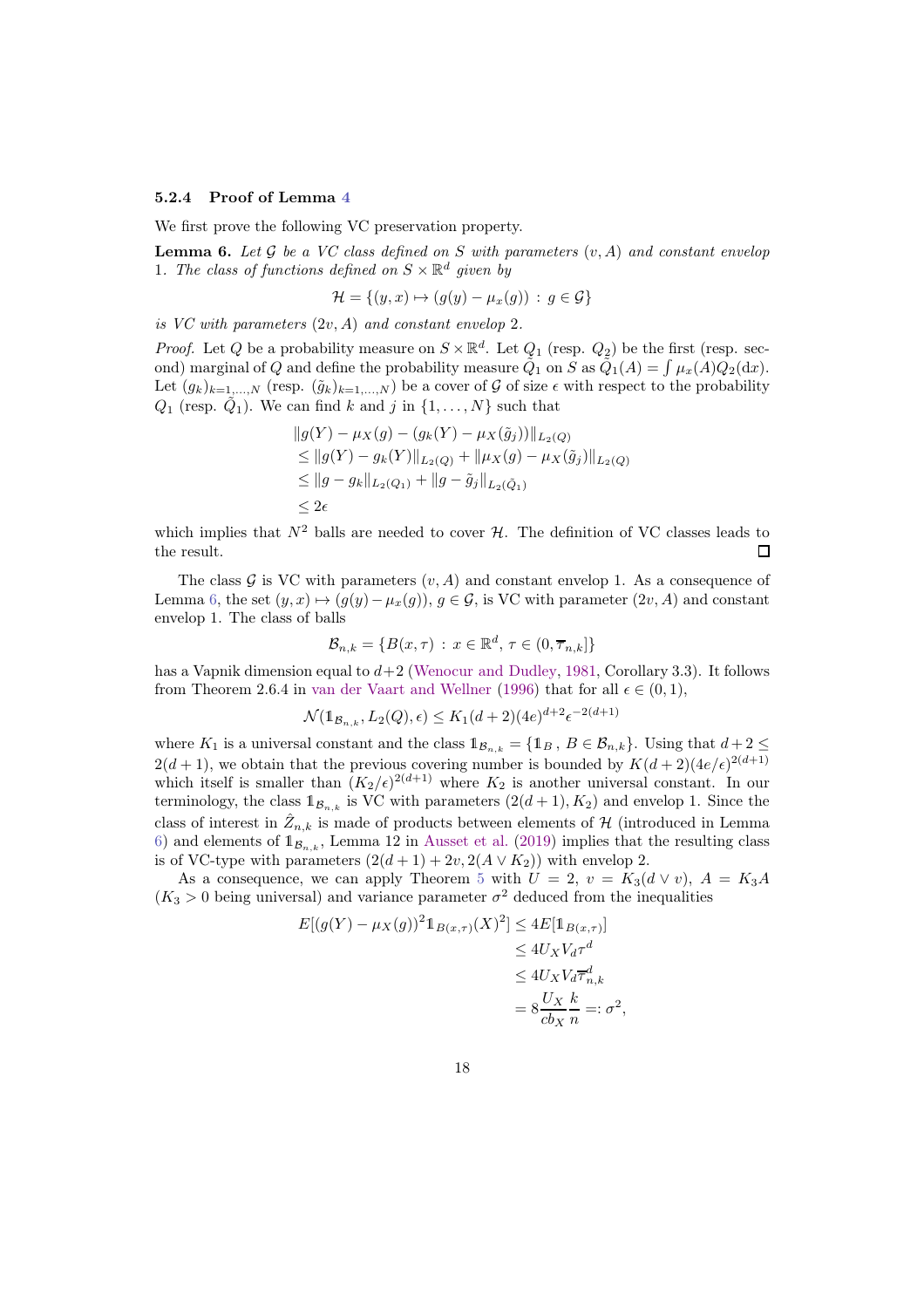Hence, it remains to verify that  $8(U_X/cb_X)(k/n) \le 16$  to reach the conclusion of Theorem [5,](#page-13-0) which, using that  $AU/\sigma \leq An$  and  $(U_X/cb_X) \geq 1$ , yields

$$
\hat{Z}_{n,k} \leq K_4 \left( \sqrt{(d \vee v)(U_X/cb_X)k \log(2An/\delta)} + (d \vee v)(U_X/cb_X) \log(2An/\delta) \right),
$$

holding with probability  $1 - \delta$ , where  $K_4 > 0$  is a universal constant. Since,  $k \geq (d \vee$  $v)(U_X/cb_X) \log(2An/\delta)$  we get

$$
\hat{Z}_{n,k} \leq 2K_4\sqrt{(d \vee v)(U_X/cb_X)k \log(2An/\delta)}.
$$

 $\Box$ 

### <span id="page-18-0"></span>5.3 Proof of Proposition [2.](#page-5-3)

Using the continuity, take  $\delta > 0$  small enough such that for all  $|u| \leq \delta$ , we have  $(1/2)||G||_{L_2(\mu_x)} \leq$  $||G||_{L_2(\mu_{x,u})} \leq 2||G||_{L_2(\mu_x)}$ . Define  $A = 2\beta ||G||_{L_2(\mu)}/||G||_{L_2(\mu_x)}$  and note in particular that  $A \geq 4$ .

Let  $\epsilon \in (0, 2)$ ,  $|u| \leq \delta$  and consider  $[g_k, \overline{g}_k]$ ,  $k = 1, \ldots, N_{\epsilon}$ , an  $\epsilon ||G||_{L_2(\mu)}$ -bracketing of  $\mathcal{G}$ with respect to  $\mu$ . Using [\(4\)](#page-5-1),  $[g_k, \overline{g}_k]$ ,  $k = 1, \ldots, N_{\epsilon}$  is also an  $\epsilon \beta ||G||_{L_2(\mu)}$ -bracketing of  $\mathcal G$ with respect to  $\mu_{x,u}$ . Using that

$$
\beta ||G||_{L_2(\mu)} = ||G||_{L_2(\mu_{x,u})} \frac{\beta ||G||_{L_2(\mu)}}{||G||_{L_2(\mu_{x,u})}} \le ||G||_{L_2(\mu_{x,u})} \frac{2\beta ||G||_{L_2(\mu)}}{||G||_{L_2(\mu_x)}} = ||G||_{L_2(\mu_{x,u})} A
$$

we find that  $[g_k, \overline{g}_k], k = 1, \ldots, N_{\epsilon}$  is an  $\epsilon A \|G\|_{L_2(\mu_{x,u})}$ -bracketing of G with respect to  $\mu_{x,u}$ . Therefore, for all  $\epsilon \in (0, 2)$  and all  $|u| \leq \delta$ , we have

$$
\mathcal{N}_{[]}(\mathcal{G}, L_2(\mu_{x,u}), A\epsilon \|G\|_{L_2(\mu_{x,u})}) \leq \mathcal{N}_{[]}(\mathcal{G}, L_2(\mu), \epsilon \|G\|_{L_2(\mu)})
$$

or equivalently, for all  $\epsilon \in (0, 2A)$  all  $|u| \leq \delta$ ,

$$
\mathcal{N}_{[]}\left(\mathcal{G}, L_2(\mu_{x,u}), \epsilon \|G\|_{L_2(\mu_{x,u})}\right) \leq \mathcal{N}_{[]}\left(\mathcal{G}, L_2(\mu), (\epsilon/A) \|G\|_{L_2(\mu)}\right).
$$

Consequently, if  $(\delta_n)_{n\geq 1}$  is a positive sequence converging to 0, it holds for *n* large enough,

$$
\int_0^{\delta_n} \sqrt{\log \left( \mathcal{N}_{[]} \left( \mathcal{G}, L_2(\mu_{x,u}), \epsilon \| G \|_{L_2(\mu_{x,u})} \right) \right)} d\epsilon
$$
  
\n
$$
\leq \int_0^{\delta_n} \sqrt{\log \left( \mathcal{N}_{[]} \left( \mathcal{G}, L_2(\mu), \epsilon / A \right) \| G \|_{L_2(\mu)} \right)} d\epsilon
$$
  
\n
$$
= A \int_0^{\delta_n / A} \sqrt{\log \left( \mathcal{N}_{[]} \left( \mathcal{G}, L_2(\mu), \epsilon \| G \|_{L_2(\mu)} \right) \right)} d\epsilon
$$

but the previous upper bound goes to 0 by assumption.

 $\Box$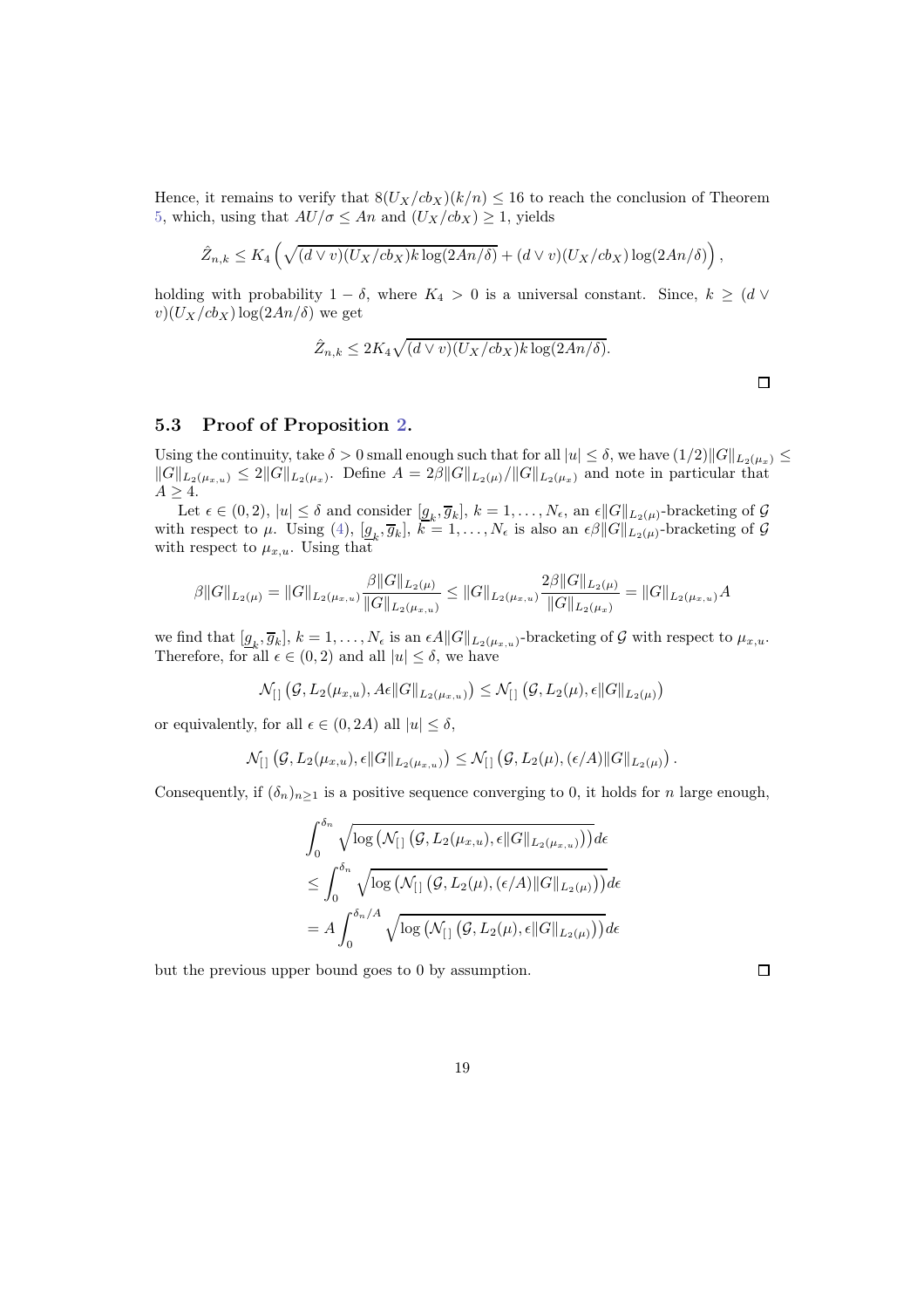# References

- <span id="page-19-10"></span>Anthony, M. and J. Shawe-Taylor (1993). A result of vapnik with applications. Discrete Applied Mathematics 47(3), 207–217.
- <span id="page-19-0"></span>Ausset, G., S. Clémen, et al. (2021). Nearest neighbour based estimates of gradients: Sharp nonasymptotic bounds and applications. In International Conference on Artificial Intelligence and Statistics, pp. 532–540. PMLR.
- <span id="page-19-14"></span>Ausset, G., S. Clémençon, and F. Portier (2019). Empirical risk minimization under random censorship: Theory and practice. arXiv preprint arXiv:1906.01908.
- <span id="page-19-6"></span>Beran, R. (1981). Nonparametric regression with randomly censored survival data.
- <span id="page-19-4"></span>Biau, G., F. Cérou, and A. Guyader (2010). On the rate of convergence of the bagged nearest neighbor estimate. Journal of Machine Learning Research 11(2).
- <span id="page-19-5"></span>Biau, G. and L. Devroye (2015). Lectures on the nearest neighbor method, Volume 246. Springer.
- <span id="page-19-11"></span>Chaudhuri, K. and S. Dasgupta (2010). Rates of convergence for the cluster tree. In NIPS, pp. 343–351. Citeseer.
- <span id="page-19-1"></span>Cover, T. (1968). Estimation by the nearest neighbor rule. IEEE Transactions on Information Theory  $14(1)$ , 50–55.
- <span id="page-19-7"></span>Dabrowska, D. M. (1989). Uniform consistency of the kernel conditional kaplan-meier estimate. The Annals of Statistics, 1157-1167.
- <span id="page-19-2"></span>Devroye, L. (1978). The uniform convergence of nearest neighbor regression function estimators and their application in optimization. IEEE Transactions on Information Theory  $24(2)$ , 142-151.
- <span id="page-19-9"></span>Einmahl, U. and D. M. Mason (2000). An empirical process approach to the uniform consistency of kernel-type function estimators. Journal of Theoretical Probability 13(1), 1–37.
- <span id="page-19-8"></span>Giné, E. and A. Guillou (2002). Rates of strong uniform consistency for multivariate kernel density estimators. Ann. Inst. H. Poincaré Probab. Statist. 38(6), 907–921. En l'honneur de J. Bretagnolle, D. Dacunha-Castelle, I. Ibragimov.
- <span id="page-19-13"></span>Giné, E. and A. Guillou (2001). On consistency of kernel density estimators for randomly censored data: Rates holding uniformly over adaptive intervals. 37(4), 503–522.
- <span id="page-19-12"></span>Goix, N., A. Sabourin, S. Clémen, et al. (2015). Learning the dependence structure of rare events: a non-asymptotic study. In Conference on Learning Theory, pp. 843–860. PMLR.
- <span id="page-19-3"></span>Gyorfi, L. (1981). The rate of convergence of k\_n-nn regression estimates and classification rules (corresp.). IEEE Transactions on Information Theory 27(3), 362–364.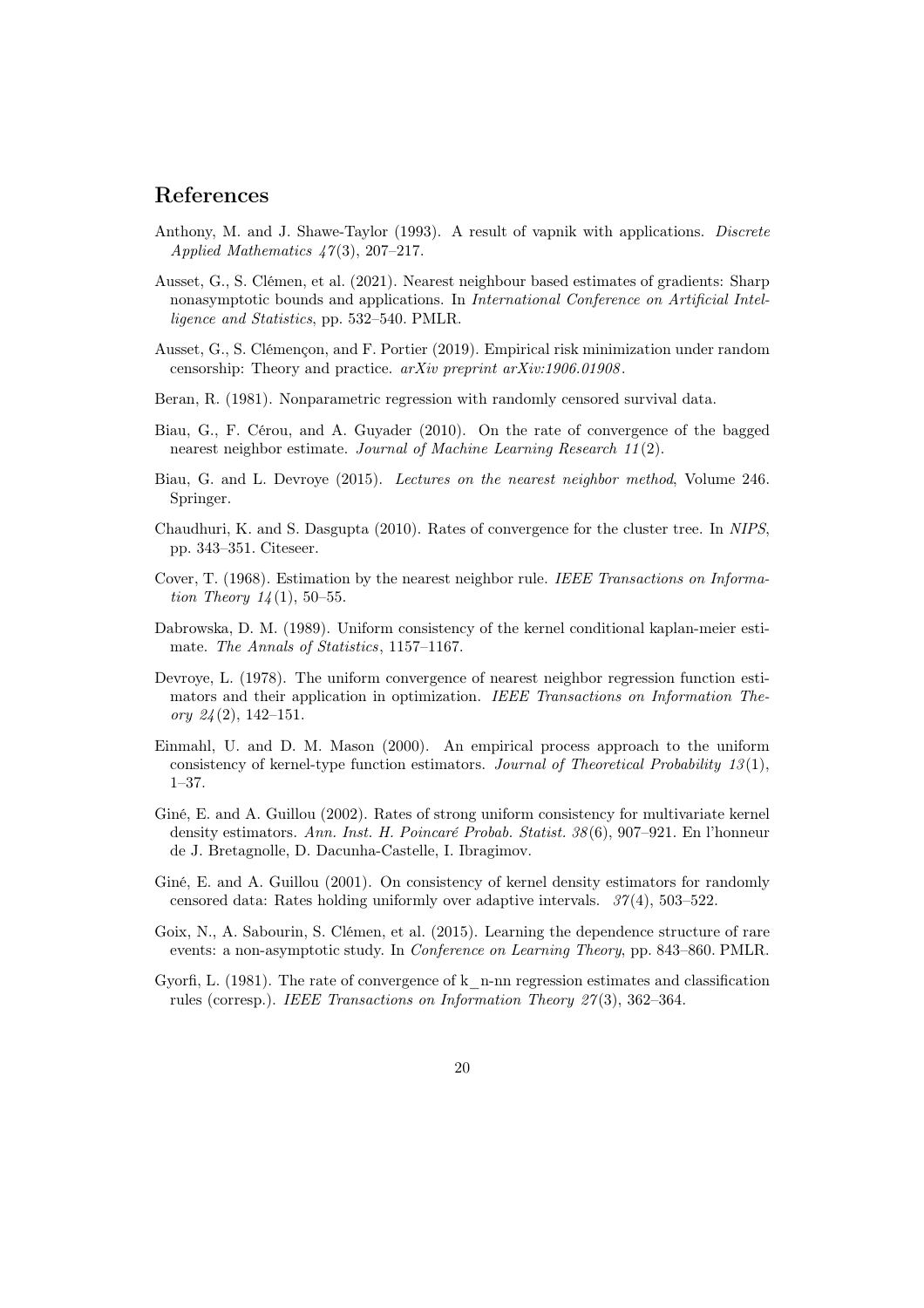- <span id="page-20-7"></span>Györfi, L., M. Kohler, A. Krzyzak, and H. Walk (2006). A distribution-free theory of nonparametric regression. Springer Science & Business Media.
- <span id="page-20-14"></span>Hardle, W., P. Janssen, and R. Serfling (1988). Strong uniform consistency rates for estimators of conditional functionals. The Annals of Statistics, 1428–1449.
- <span id="page-20-8"></span>Hardle, W. and A. B. Tsybakov (1988). Robust nonparametric regression with simultaneous scale curve estimation. The annals of statistics, 120–135.
- <span id="page-20-13"></span>Horvath, L. and B. S. Yandell (1988). Asymptotics of conditional empirical processes. Journal of Multivariate Analysis 26(2), 184–206.
- <span id="page-20-0"></span>Jiang, H. (2019). Non-asymptotic uniform rates of consistency for k-nn regression. In Proceedings of the AAAI Conference on Artificial Intelligence, Volume 33, pp. 3999–4006.
- <span id="page-20-1"></span>Kpotufe, S. (2011). k-nn regression adapts to local intrinsic dimension. In *Proceedings of the* 24th International Conference on Neural Information Processing Systems, pp. 729–737.
- <span id="page-20-15"></span>Lhaut, S., A. Sabourin, and J. Segers (2021). Uniform concentration bounds for frequencies of rare events. arXiv preprint arXiv:2110.05826.
- <span id="page-20-16"></span>Lugosi, G. (2002). Pattern classification and learning theory. In Principles of nonparametric learning, pp. 1–56. Springer.
- <span id="page-20-2"></span>Mack, Y.-P. (1981). Local properties of k-nn regression estimates. SIAM Journal on Algebraic Discrete Methods 2(3), 311–323.
- <span id="page-20-9"></span>Nolan, D. and D. Pollard (1987). U-processes: rates of convergence. The Annals of Statistics 15(2), 780–799.
- <span id="page-20-10"></span>Plassier, V., F. Portier, and J. Segers (2020). Risk bounds when learning infinitely many response functions by ordinary linear regression. arXiv preprint arXiv:2006.09223.
- <span id="page-20-3"></span>Qiao, X., J. Duan, and G. Cheng (2019). Rates of convergence for large-scale nearest neighbor classification. Advances in Neural Information Processing Systems 32, 10769– 10780.
- <span id="page-20-4"></span>Royall, R. M. (1966). A class of non-parametric estimates of a smooth regression function. Stanford University.
- <span id="page-20-5"></span>Stone, C. J. (1977). Consistent nonparametric regression. The annals of statistics, 595–620.
- <span id="page-20-6"></span>Stone, C. J. (1982). Optimal global rates of convergence for nonparametric regression. The annals of statistics, 1040–1053.
- <span id="page-20-12"></span>Stute, W. (1986). Conditional empirical processes. The Annals of Statistics  $1/4(2)$ , 638–647.
- <span id="page-20-11"></span>Talagrand, M. (1994). Sharper bounds for Gaussian and empirical processes. The Annals of Probability 22(1), 28–76.